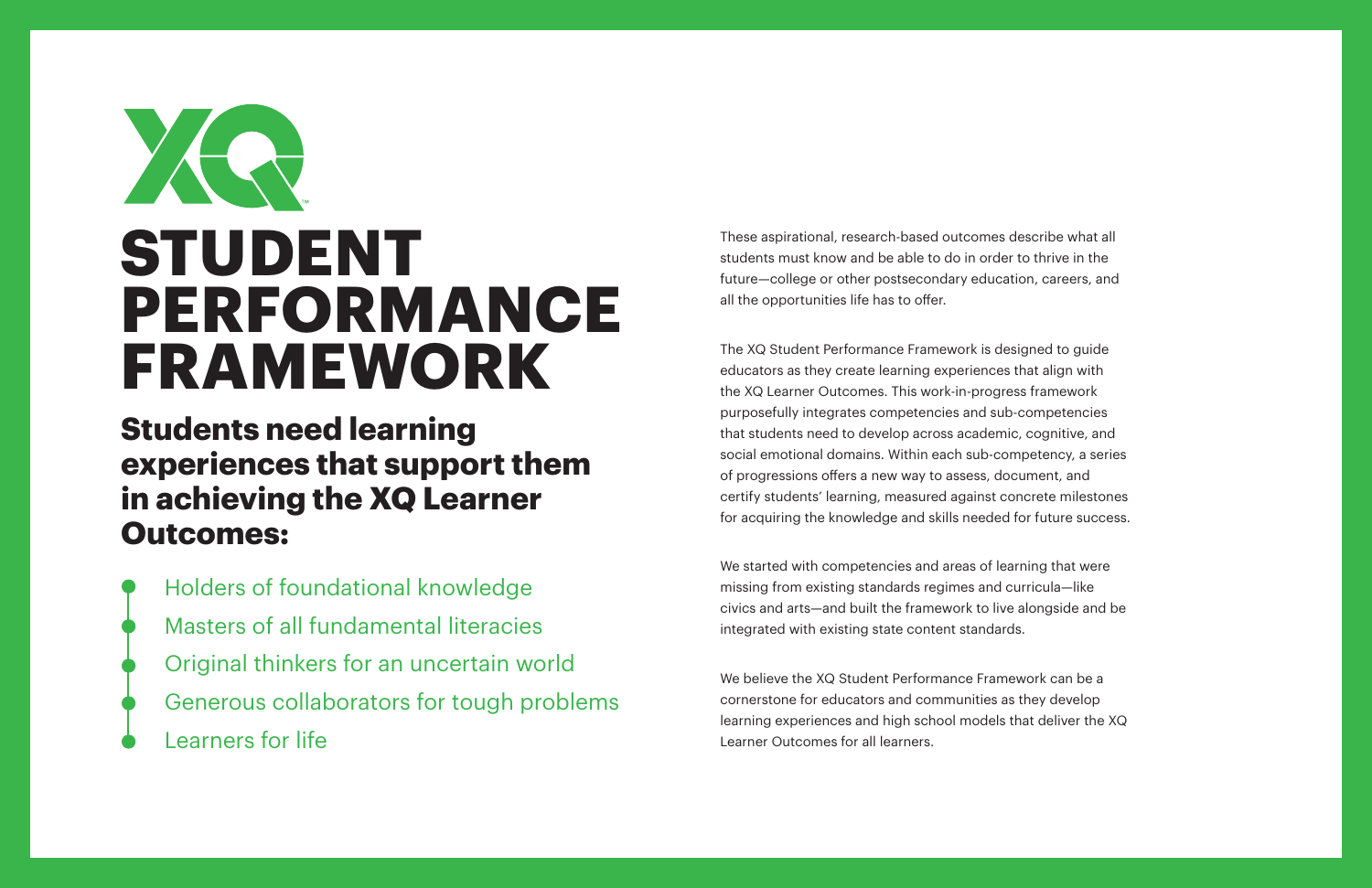## HOLDERS OF FOUNDATIONAL KNOWLEDGE

Social Systems Appreciating & Creating Art

## MASTERS OF ALL FUNDAMENTAL LITERACIES

Communicating and Receiving Ideas Mathematical and Scientific Thinking

## ORIGINAL THINKERS FOR AN UNCERTAIN WOR

Creative Thinking Critical Thinking Problem Seeking and Solving

## **GENEROUS COLLABORATORS FOR TOUGH PRO**

Social Awareness Interpersonal Skills Social Agency

Self-Awareness Self Management Self-Directed Learning

| S 07              |  |
|-------------------|--|
| <b>ORLD</b> 10    |  |
| <b>ROBLEMS</b> 14 |  |
| 17                |  |

### LEARNERS FOR LIFE . . . . . . . . . . . . . . . . . . . . . . . . . . . . . . . . . . . . . . . . . . . . . . . . . . . . . . .17

# **TABLE OF CONTENTS**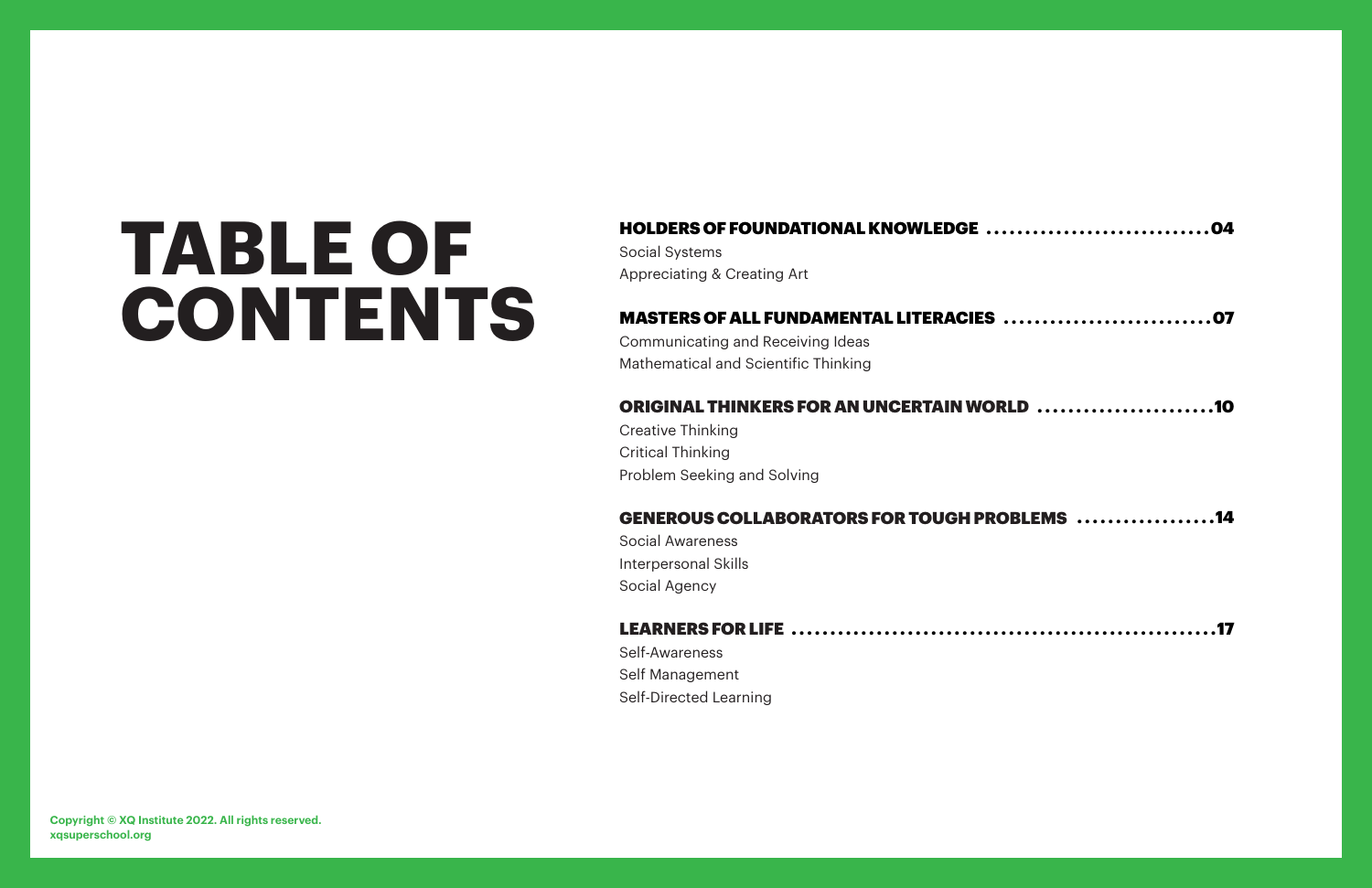- Recognize and act upon the importance of diverse perspectives
- Critically read social situations in a variety of contexts.

- Engage with their community to advocate for their own and others' rights
- 

• Recognize and act upon their capacity to mobilize others for the benefit of their communities

- Build and maintain healthy relationships
- Cultivate empathy for others
- Employ strategies for negotiation in interpersonal conflicts
- Engage in productive group work
- Cultivate, refine and leverage perspectives on how governments work and how they could be improved
- See, utilize, and develop strategies to support and/or counteract various mechanisms of political & social power
- Leverage an understanding of economics and human relationships to physical resources

• Understand measures of (and feel connected to) their own physical, intellectual, social and

- emotional wellness
- Identify strengths, interests and growth areas in their learning
- Productively recognize personal experience of conflict

- Seek and act on feedback
- Demonstrate the ability to understand their current status relative to their goals
- Effectively regulate their own emotions and thoughts
- Seek, identify, and consider, and generate new and novel ideas
- Share generative and creative ideas and original works with others

- Understand and manage information
- Recognize and analyze reasoning and assumptions behind their own and others' ideas
- Evaluate arguments and see connections

- Identify and consider opportunities to improve a given situation
- Develop creative solutions to the challenges and problems they encounter

## **GENEROUS COLLABORATORS**

- Explore and use their own sources of motivation
- Recognize and pursue the best path forward for their learning
- Advocate for their success

|  |  | FOR TOUGH PROBLEMS |
|--|--|--------------------|
|  |  |                    |

- Explore and understand cultures other than their own
- Produce and engage with creative and artistic expressions
- Explore and understand current and historical arts and artistic movements

- Interpret meaning from a variety of information sources
- Inform and persuade diverse audiences by illustrating ideas, experiences and information
- Create arguments, support their claims, and engage in critical dialogue

- Use mathematical tools and computational thinking to solve problems strategically
- Mathematize situations and create and manipulate mathematical models to understand phenomena and make predictions
- Work with data to understand, represent, and predict relationships
- Plan and conduct powerful investigations exploring and using scientific concepts

## HOLDERS OF FOUNDATIONAL KNOWLEDGE

## LEARNERS FOR LIFE

## ORIGINAL THINKERS FOR AN UNCERTAIN WORLD

## MASTERS OF ALL FUNDAMENTAL LITERACIES

### Social Systems

### Self-Awareness

### Creative Thinking

### Critical Thinking

### Problem Seeking and Solving

### Self Management

### Self-Directed Learning

### Communicating and Receiving Ideas

### Social Awareness

### Interpersonal Skills

### Social Agency

### Mathematical and Scientific Thinking

### Appreciating & Creating Art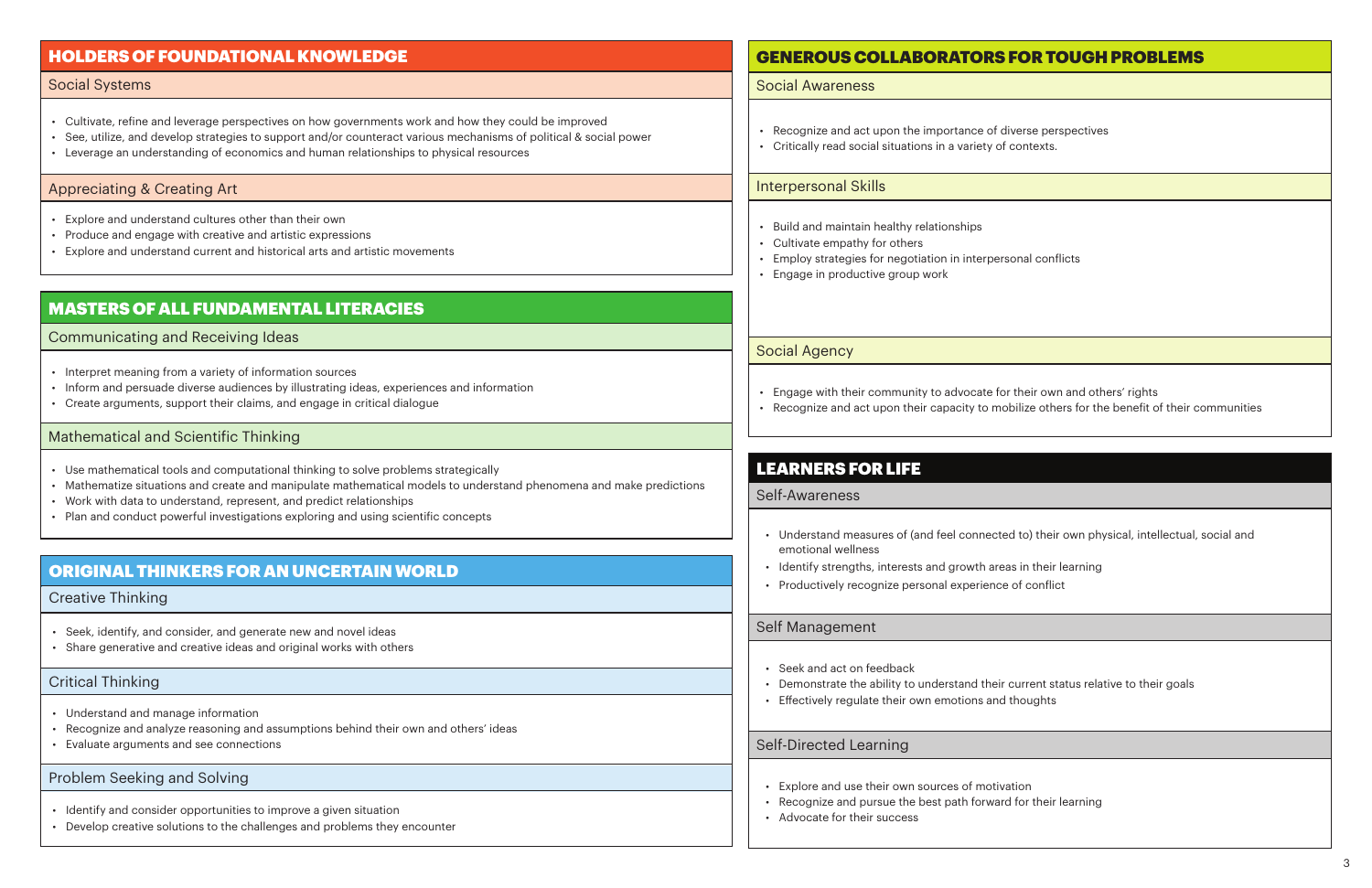### 4

## **XQ HOLDERS OF FOUNDATIONAL KNOWLEDGE // Social Systems**

| <b>STUDENT WILL</b><br><b>BE ABLE TO</b>                                                                                                        | <b>EMERGING '1'</b>                                                                                                                                                                                                                                                                                                                                                                                                                                                                                                                                                                                                                                                                                                                                                                                                                        | <b>DEVELOPING '2'</b>                                                                                                                                                                                                                                                                                                                                                                                                                                                                                                                                                                                                                                                                                                                                                                                    | <b>ESTABLISHED OR PROFICIENT '3'</b>                                                                                                                                                                                                                                                                                                                                                                                                                                                                                                                                                                                                                                                                                                                                                                                                                                                                                                                                            | <b>APPLYING '4'</b>                                                                                                                                                                                                                                                                                                                                                                                                                                                                                                                                                                                                                                                                                                                                                                                                                                                   |
|-------------------------------------------------------------------------------------------------------------------------------------------------|--------------------------------------------------------------------------------------------------------------------------------------------------------------------------------------------------------------------------------------------------------------------------------------------------------------------------------------------------------------------------------------------------------------------------------------------------------------------------------------------------------------------------------------------------------------------------------------------------------------------------------------------------------------------------------------------------------------------------------------------------------------------------------------------------------------------------------------------|----------------------------------------------------------------------------------------------------------------------------------------------------------------------------------------------------------------------------------------------------------------------------------------------------------------------------------------------------------------------------------------------------------------------------------------------------------------------------------------------------------------------------------------------------------------------------------------------------------------------------------------------------------------------------------------------------------------------------------------------------------------------------------------------------------|---------------------------------------------------------------------------------------------------------------------------------------------------------------------------------------------------------------------------------------------------------------------------------------------------------------------------------------------------------------------------------------------------------------------------------------------------------------------------------------------------------------------------------------------------------------------------------------------------------------------------------------------------------------------------------------------------------------------------------------------------------------------------------------------------------------------------------------------------------------------------------------------------------------------------------------------------------------------------------|-----------------------------------------------------------------------------------------------------------------------------------------------------------------------------------------------------------------------------------------------------------------------------------------------------------------------------------------------------------------------------------------------------------------------------------------------------------------------------------------------------------------------------------------------------------------------------------------------------------------------------------------------------------------------------------------------------------------------------------------------------------------------------------------------------------------------------------------------------------------------|
| Cultivate, refine,<br>and leverage<br>perspectives on how<br>governments work<br>and how they could<br>be improved<br>(FK.SS.1)                 | a - I can identify the roles, duties, and<br>mechanisms of different governments<br>across the world.<br>b - I can identify and describe the<br>differences between various worldviews<br>about the rights and duties of individuals.<br>c - I can give examples of different<br>instances where governments have<br>established policies that had intended<br>and unintended outcomes.                                                                                                                                                                                                                                                                                                                                                                                                                                                    | a - I can describe how different<br>governments have taken root in different<br>places, and how they reflect the thinking<br>of influential thinkers (e.g., philosophers,<br>lawyers, politicians, etc).<br>b - I can compare and contrast specific<br>perspectives on the rights and duties<br>of individuals found in philosophical,<br>historical, and legal precedents.<br>c - I can describe the intended and<br>unintended outcomes of different past<br>government policies and how they might<br>have been implemented differently to<br>improve outcomes.                                                                                                                                                                                                                                       | a - I evaluate the outcomes of different<br>governments and policies (at local,<br>regional, national, and international levels)<br>and how they are based on philosophical,<br>historical, and legal precedents.<br>b - I analyze and evaluate different<br>perspectives on the rights and duties of<br>individuals using supporting evidence<br>of philosophical, historical, and legal<br>precedents.<br>c - I evaluate current public policies<br>in terms of intended and unintended<br>outcomes and related consequences.                                                                                                                                                                                                                                                                                                                                                                                                                                                 | a - I advocate for more equitable policy<br>and representation in local, regional,<br>national, and international governments<br>using philosophical, historical, and legal<br>precedents.<br>b - I advocate for the rights and duties<br>of individuals using philosophical,<br>historical, and legal precedents.<br>c - I construct compelling arguments<br>regarding the details of how various<br>types of public policies should be<br>developed to achieve optimal outcomes.                                                                                                                                                                                                                                                                                                                                                                                    |
| See, utilize, and<br>develop strategies<br>to support and/or<br>counteract various<br>mechanisms of<br>political & social<br>power<br>(FK.SS.2) | a - I can describe the differences<br>between types of governmental, social,<br>non-profit, and legal structures and give<br>examples.<br>b - I can identify people, ideas, strategies,<br>etc. that are common across social<br>movements and revolutions.<br>c - I can describe different ways in which<br>groups (such as geographic, age, religion,<br>race/ethnicity, nationality, indigeneity,<br>gender, class, sexuality, disability/ability,<br>migration status), and cultural expectations<br>around them, have been expressed and<br>enforced in different parts of the world<br>and periods of human history.<br>d - I can describe specific ways in which<br>the quality, nature, and accessibility of<br>various social and economic opportunities<br>and support systems impact individuals<br>from different backgrounds. | a - I can analyze how people use, interact<br>with, and seek to change governmental,<br>social, and legal structures.<br>b - I can identify commonalities (e.g.,<br>people, ideas, strategies, etc.) across<br>social movements and revolutions, and<br>describe the impact they have had on<br>people and organizations that hold power<br>(institutions).<br>c - I can construct an argument regarding<br>how different power structures, groups,<br>and individuals seek to limit others'<br>freedom and wellbeing based on their<br>groups, and describe how such groups<br>have fought back.<br>d - I can construct an argument regarding<br>the long-term effects of different types<br>and levels of various social and economic<br>opportunities and support systems on a<br>society or culture. | a - I analyze mechanisms within<br>governmental, social, and legal structures<br>to identify where one could apply<br>pressure to create change, and create<br>associated plans and strategies.<br>b - I analyze patterns across historical and<br>present-day social movements and<br>revolutions in order to identify effective<br>strategies, powerful guiding beliefs, and<br>levers of change that move institutions.<br>c - I analyze how current social<br>movements seek to impact structures of<br>power (e.g., laws, policies, state<br>governments, NGOs, media, religious<br>institutions) that have influence over<br>current societal and governmental<br>treatment of (and expectations regarding)<br>people in different groups.<br>d - I evaluate local, regional, and national<br>social and economic opportunities and<br>support systems (or the lack thereof), and<br>describe the structures, politics and<br>policies that impact and/or reinforce them. | a - I identify and practice exploiting<br>mechanisms within governmental and<br>other social structures where I am able to<br>apply pressure to create change.<br>b - I practice incorporating and/or utilizing<br>strategies that have made past social<br>movements successful by adapting<br>and effectively communicating them to<br>connect to current situations.<br>c - I can analyze and compare complex<br>and/or idiosyncratic differences between<br>social groups and how forms of privilege<br>and oppression (e.g., racism, colonialism,<br>homophobia, ableism, and patriarchy) are<br>created within them.<br>d - I evaluate trends and practices<br>regarding local, regional, and national<br>social and economic opportunities and<br>support systems, and advocate for how<br>they might better meet the needs of the<br>communities they impact. |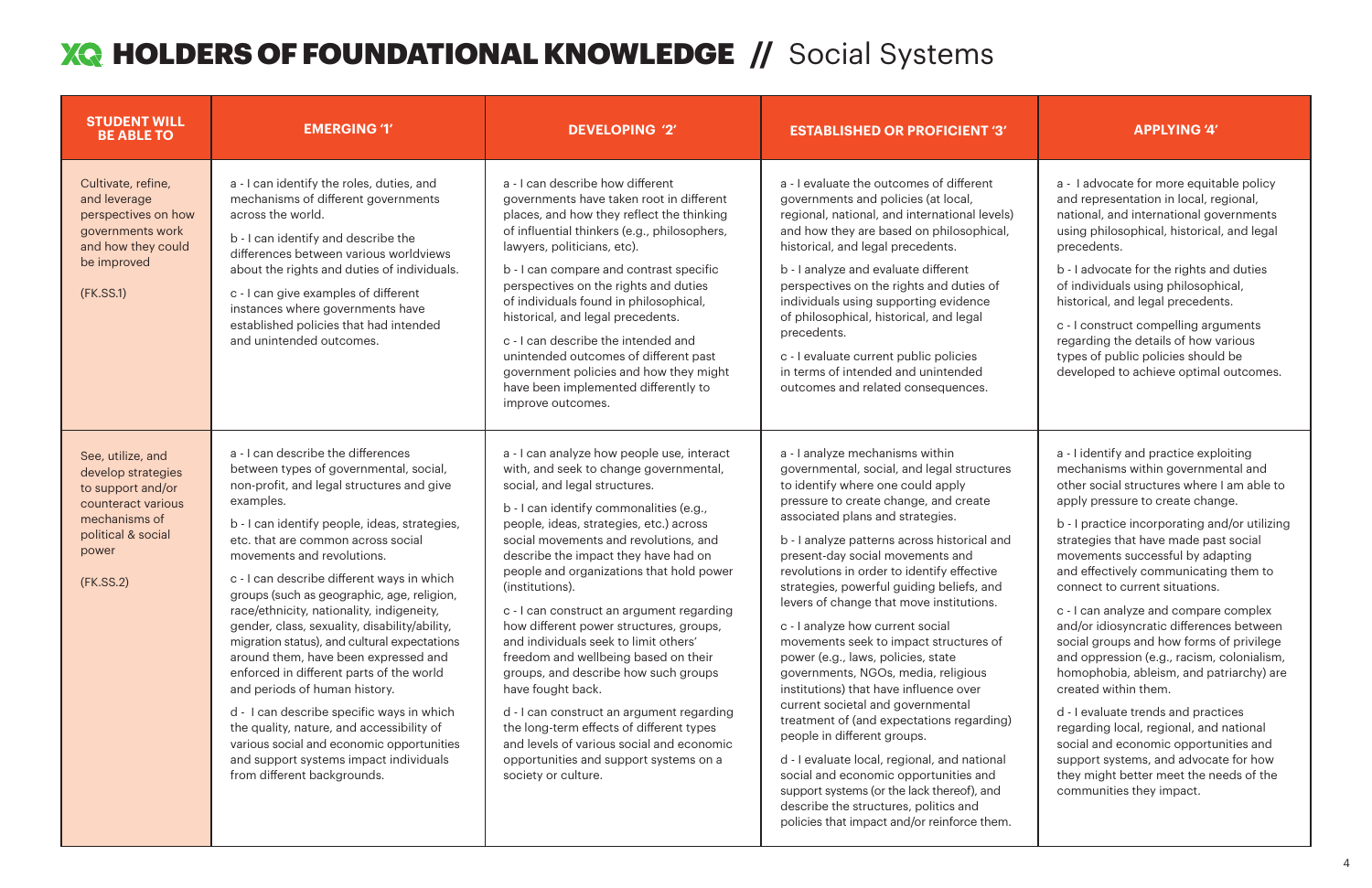## **XQ HOLDERS OF FOUNDATIONAL KNOWLEDGE // Social Systems**

| <b>STUDENT WILL</b><br><b>BE ABLE TO</b>                                                                         | <b>EMERGING '1'</b>                                                                                                                                                                                                                                                                                                                                                                                                                                                                                                                                                                                                                                                                                                                                                       | <b>DEVELOPING '2'</b>                                                                                                                                                                                                                                                                                                                                                                                                                                                                                                                                                                                                                                                                                                                                 | <b>ESTABLISHED OR PROFICIENT '3'</b>                                                                                                                                                                                                                                                                                                                                                                                                                                                                                                                                                                                                                                                                                                                                                                             | <b>APPLYING '4'</b>                                                                                                                                                                                                                                                                                                                                                                                                                                                                                                                                                                                                                                                                                                                                                                                             |
|------------------------------------------------------------------------------------------------------------------|---------------------------------------------------------------------------------------------------------------------------------------------------------------------------------------------------------------------------------------------------------------------------------------------------------------------------------------------------------------------------------------------------------------------------------------------------------------------------------------------------------------------------------------------------------------------------------------------------------------------------------------------------------------------------------------------------------------------------------------------------------------------------|-------------------------------------------------------------------------------------------------------------------------------------------------------------------------------------------------------------------------------------------------------------------------------------------------------------------------------------------------------------------------------------------------------------------------------------------------------------------------------------------------------------------------------------------------------------------------------------------------------------------------------------------------------------------------------------------------------------------------------------------------------|------------------------------------------------------------------------------------------------------------------------------------------------------------------------------------------------------------------------------------------------------------------------------------------------------------------------------------------------------------------------------------------------------------------------------------------------------------------------------------------------------------------------------------------------------------------------------------------------------------------------------------------------------------------------------------------------------------------------------------------------------------------------------------------------------------------|-----------------------------------------------------------------------------------------------------------------------------------------------------------------------------------------------------------------------------------------------------------------------------------------------------------------------------------------------------------------------------------------------------------------------------------------------------------------------------------------------------------------------------------------------------------------------------------------------------------------------------------------------------------------------------------------------------------------------------------------------------------------------------------------------------------------|
| Leverage an<br>understanding of<br>economics and<br>human relationships<br>to physical<br>resources<br>(FK.SS.3) | a - I can describe ways in which the<br>concepts of supply, demand, competition,<br>and rational actors show up in my own<br>and others' communities and daily lives.<br>b - I can describe the roles of institutions<br>(such as corporations, non-profits, and<br>labor unions) and norms and laws (such<br>as property rights and rule of law) in a<br>market economy.<br>c - I can give examples of how human<br>societies and cultures have used their<br>physical surroundings (resources,<br>geographic features, etc.) to create and<br>support communities.<br>d - I can describe moments from<br>throughout human history when groups<br>(e.g., nations, city-states, tribes, etc.)<br>have competed, cooperated, or<br>committed violence to obtain resources. | a - I can describe the marginal benefits and<br>costs of specific individual economic<br>decisions, and how those benefits and<br>costs may be different in different<br>situations/contexts.<br>b - I can interpret data to understand the<br>state of employment, unemployment,<br>inflation/deflation, average income, and<br>production, and economic growth in the<br>economy.<br>c - I can analyze and describe the impact<br>of human settlement activities on the<br>environmental and ecological characteristics<br>of specific places and regions.<br>d - I can compare and contrast<br>relationships between groups from<br>throughout human history when they have<br>competed, cooperated, or committed<br>violence to obtain resources. | a - I analyze the outcomes and effectiveness<br>of policies, structures, and incentives<br>designed to affect the behavior of individuals<br>and markets, and how economic<br>dependence and interdependence<br>influence those outcomes.<br>b - I evaluate the relevance and likely<br>outcomes of different monetary and fiscal<br>policies in a variety of economic<br>conditions.<br>c - I analyze relationships and interactions<br>within and between human settlements<br>and the environmental/ecological<br>characteristics of related places to explain<br>changes in economic activities and<br>cultural norms.<br>d - I analyze and describe the motives<br>behind economic globalization, and the<br>relationship between economic<br>globalization and the expanding use of<br>limited resources.  | a - I analyze the unintended impacts of a<br>variety of policies, structures, and incentives<br>on the economic behavior of individuals<br>and markets, and clearly communicate<br>the causal links between them.<br>b - I evaluate different approaches and/or<br>solutions to current systemic economic<br>issues in terms of marginal benefits and<br>marginal costs for different groups and<br>society as a whole.<br>c - I design solutions that address the<br>negative outcomes of environmental and<br>ecological challenges that have been<br>created by human behavior, natural<br>events, or existential threats.<br>d - I evaluate how economic globalization<br>and the expanding use of limited<br>resources contribute to competition,<br>cooperation, and violence within and<br>among groups. |
| <b>Explore and</b><br>understand cultures<br>other than their own<br>(FK.SS.4)                                   | a - I can recognize and/or describe the<br>cultural and linguistic likeness and<br>difference between world cultures.<br>b - I can define my social groups (e.g.,<br>'race'/ethnicity, nationality, indigeneity,<br>gender, class, sexuality, geography, age,<br>disability/ability, migration status, religion)<br>in relation to my community, society, and<br>the world.<br>c - I can recognize the core differences<br>between cultures and, using historical<br>methods of inquiry (primary sources etc.),<br>explore their development across time<br>and place.<br>d - I can define global connection and<br>interdependence.                                                                                                                                      | a - I can distinguish and connect sub units<br>of historical, linguistic, and social likeness<br>and difference between world cultures.<br>b - I can define, organize, and connect my<br>social groups and others in relation to my<br>community, society, and world.<br>c - I can use multiple sources to build<br>interpretations of past events and identify<br>and categorize complex cultural concepts<br>(assimilation, adaptation, acculturation,<br>enculturation, diffusion, and dissonance).<br>d - I can classify the effects (social,<br>economic, political) of global connections<br>(trade, migration, treaties) at the local,<br>national, and international levels (world<br>societies and regions).                                 | a - I analyze and synthesize the nuances and<br>complexities of historical, linguistic, and<br>social interactions and intersections between<br>world cultures to help others understand,<br>appreciate, and relate to other cultures.<br>b - I identify and articulate the complex<br>differences between and across varying<br>groups within a community, society, and<br>the world.<br>c - I use historical methods of inquiry and<br>locate and analyze multiple sources and<br>cultural concepts to explore and explain<br>how culture and cultural systems function.<br>d - I investigate and assess the costs and<br>benefits of global connection(s) and tension(s)<br>between national interests and global<br>priorities by thinking systematically about<br>personal, national, and global decisions. | a - I apply my understanding of world<br>cultures to advocate for my community or<br>a community other than my own.<br>b. I analyze complex differences and<br>idiosyncrasies between multiple world<br>cultures to better understand how and<br>why they came to be.<br>c - I apply historical methods of inquiry<br>to build and defend interpretations that<br>reconstruct the past, and draw on my<br>historical knowledge to make informed<br>choices and decisions in the present.<br>d - I apply historical and cultural concepts<br>and knowledge in addressing and<br>evaluating critical issues such as peace,<br>conflict, poverty, disease, human rights,<br>trade, and global ecology (e.g., habitat<br>destruction, invasive species, declination<br>of population densities, pollution).         |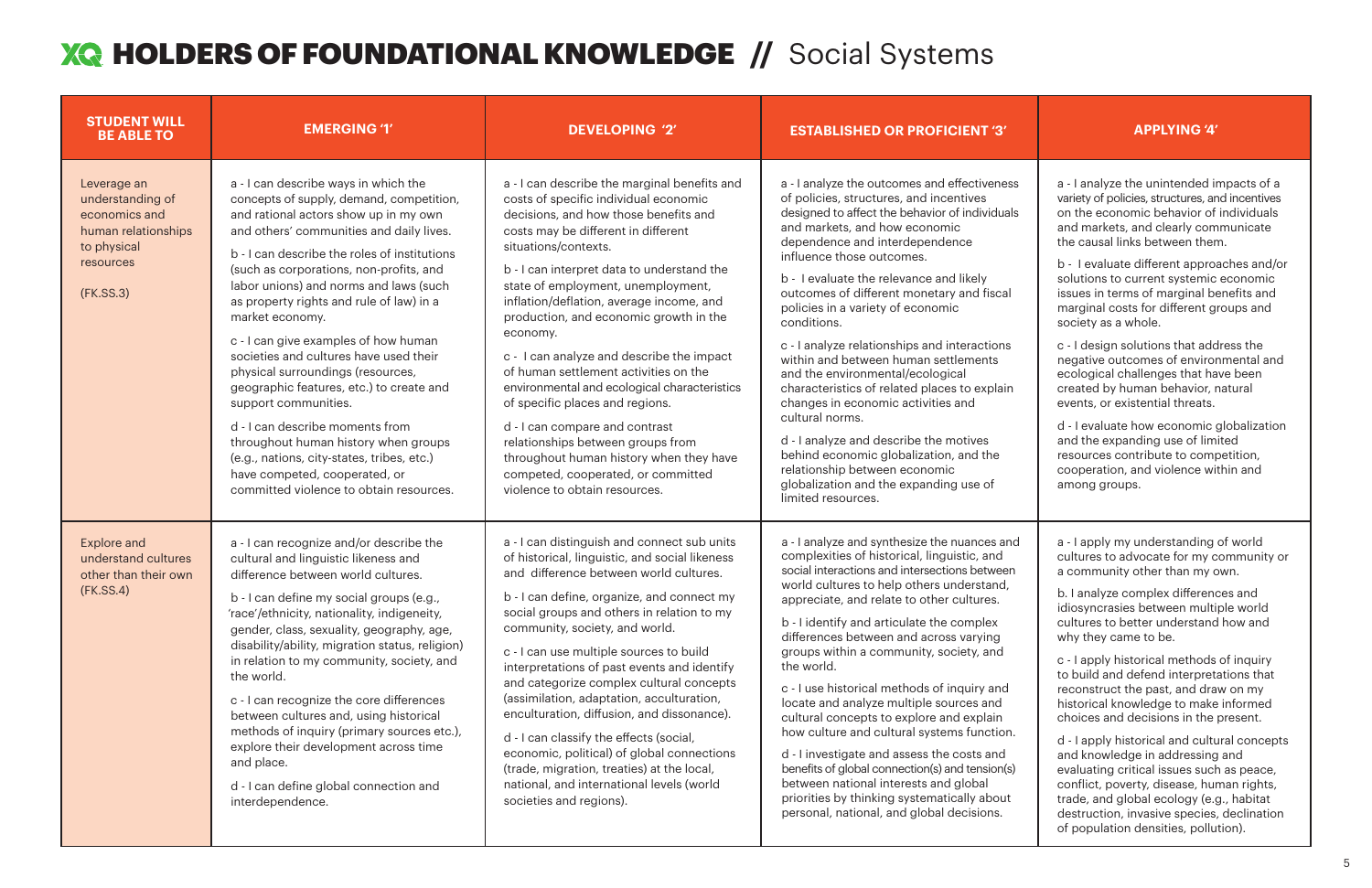| <b>STUDENT WILL</b><br><b>BE ABLE TO</b>                                                                                                                                                                                                                                                                                                                                                                                         | <b>EMERGING '1'</b>                                                                                                                                                                                                                                                                                                                                                                                                                                                                                                                                         | <b>DEVELOPING '2'</b>                                                                                                                                                                                                                                                                                                                                                                                                                                                                                                                                                                                                              | <b>ESTABLISHED OR PROFICIENT '3'</b>                                                                                                                                                                                                                                                                                                                                                                                                                                                                                                                                                                                               | <b>APPLYING '4'</b>                                                                                                                                                                                                                                                                                                                                                                                                                                                                                                           |
|----------------------------------------------------------------------------------------------------------------------------------------------------------------------------------------------------------------------------------------------------------------------------------------------------------------------------------------------------------------------------------------------------------------------------------|-------------------------------------------------------------------------------------------------------------------------------------------------------------------------------------------------------------------------------------------------------------------------------------------------------------------------------------------------------------------------------------------------------------------------------------------------------------------------------------------------------------------------------------------------------------|------------------------------------------------------------------------------------------------------------------------------------------------------------------------------------------------------------------------------------------------------------------------------------------------------------------------------------------------------------------------------------------------------------------------------------------------------------------------------------------------------------------------------------------------------------------------------------------------------------------------------------|------------------------------------------------------------------------------------------------------------------------------------------------------------------------------------------------------------------------------------------------------------------------------------------------------------------------------------------------------------------------------------------------------------------------------------------------------------------------------------------------------------------------------------------------------------------------------------------------------------------------------------|-------------------------------------------------------------------------------------------------------------------------------------------------------------------------------------------------------------------------------------------------------------------------------------------------------------------------------------------------------------------------------------------------------------------------------------------------------------------------------------------------------------------------------|
| Produce and engage<br>with creative and<br>artistic expressions<br>(FK.AC.1)<br>*XQ defines art as<br>including but not limited<br>to architecture; visual arts<br>such as ceramics, drawing,<br>filmmaking, painting,<br>photography; literary arts<br>such as drama and poetry;<br>performing arts such as<br>dance, music, and theater;<br>and others such as textiles<br>and fashion, installation<br>art, and culinary arts | a - I can identify art, and describe how I<br>experience it.<br>b - I understand and can describe why<br>people generate and conceptualize<br>artistic ideas and works of visual and<br>performing arts (e.g., to express or reflect<br>their lived realities or communities).<br>c - I can explore diverse forms and<br>genres of artwork across different<br>cultures and communities.                                                                                                                                                                    | a - I can identify art and discuss art orally<br>and in writing.<br>b - I can practice and improve my<br>creative capacity in the arts.<br>c - I can express/show an appreciation<br>of/for diverse forms and genres of<br>artwork across different cultures and<br>communities.                                                                                                                                                                                                                                                                                                                                                   | a - I describe and discuss how different<br>pieces of art make me feel and/or what<br>they make me think about.<br>b - I conceptualize or draft an artistic<br>work or idea that reflects or expresses my<br>lived reality, ideas, or communities.<br>c - I can show appreciation and support<br>(e.g., promotion, attendance, experience)<br>for the arts in my local communities or<br>the communities of others.                                                                                                                                                                                                                | a - I analyze how specific artw<br>been used by individuals and,<br>communities to express their<br>experiences, feelings, and/or<br>b - I perform, produce, or dire<br>engaging artistic expressions<br>through interpretation and pr<br>that reflect the lived realities a<br>intellectual ideas of myself an<br>communities.<br>c - I collaborate and connect<br>inside and outside my commu<br>curate and draft artwork that<br>represents social change and<br>community's values.                                       |
| <b>Explore and</b><br>understand current<br>and historical<br>arts and artistic<br>movements<br>(FK.AC.2)                                                                                                                                                                                                                                                                                                                        | a - I can describe current and historical<br>works of art and artistic movements and<br>find specific examples that interest me.<br>b - I can identify art from varied historical<br>periods (e.g., Prehistoric, Baroque,<br>Conceptual, Contemporary, etc.) and<br>movements (e.g., Modern, Impressionist,<br>Surrealist, Dadaism, Pop Art, High<br>Renaissance, Constructivist, etc.).<br>c - I can recognize the roles and impacts<br>that artworks, art forms, or artistic<br>movements can have on different<br>communities (ethnic, religious, etc.). | a - I can perform artistic and historical<br>research and analysis to explore how<br>and why specific pieces of art were<br>made in certain ways.<br>b - I can compare and contrast art from<br>varied historical periods and movements,<br>and give examples of how specific works<br>of art may have been influenced by<br>social and/or political dynamics,<br>environmental contexts, technologies,<br>lived experiences, etc.<br>c - I can give examples of relationships<br>between artworks, art forms, or artistic<br>movements and different communities'<br>religions, myths, politics, languages,<br>and/or ideologies. | a - I can perform artistic and historical<br>research and analysis to explore how<br>and why specific pieces of art were<br>made in certain ways.<br>b - I can compare and contrast art from<br>varied historical periods and<br>movements, and give examples of how<br>specific works of art may have been<br>influenced by social and/or political<br>dynamics, environmental contexts,<br>technologies, lived experiences, etc.<br>c - I can give examples of relationships<br>between artworks, art forms, or artistic<br>movements and different communities'<br>religions, myths, politics, languages,<br>and/or ideologies. | a - I can perform artistic and h<br>research and analysis to explo<br>and why specific pieces of art<br>made in certain ways.<br>b - I can compare and contras<br>varied historical periods and<br>movements, and give exampl<br>specific works of art may have<br>influenced by social and/or po<br>dynamics, environmental con<br>technologies, lived experienc<br>c - I can give examples of rela<br>between artworks, art forms,<br>movements and different con<br>religions, myths, politics, lang<br>and/or ideologies. |

a - I analyze how specific artworks have been used by individuals and/or communities to express their ideas, experiences, feelings, and/or beliefs.

b - I perform, produce, or direct engaging artistic expressions or work through interpretation and presentation that reflect the lived realities and intellectual ideas of myself and/or my communities.

c - I collaborate and connect with others inside and outside my communities to curate and draft artwork that drives or represents social change and/or the community's values.

a - I can perform artistic and historical research and analysis to explore how and why specific pieces of art were made in certain ways.

b - I can compare and contrast art from varied historical periods and movements, and give examples of how specific works of art may have been influenced by social and/or political dynamics, environmental contexts, technologies, lived experiences, etc.

c - I can give examples of relationships between artworks, art forms, or artistic movements and different communities' religions, myths, politics, languages, and/or ideologies.

## HOLDERS OF FOUNDATIONAL KNOWLEDGE **//** Appreciating & Creating Art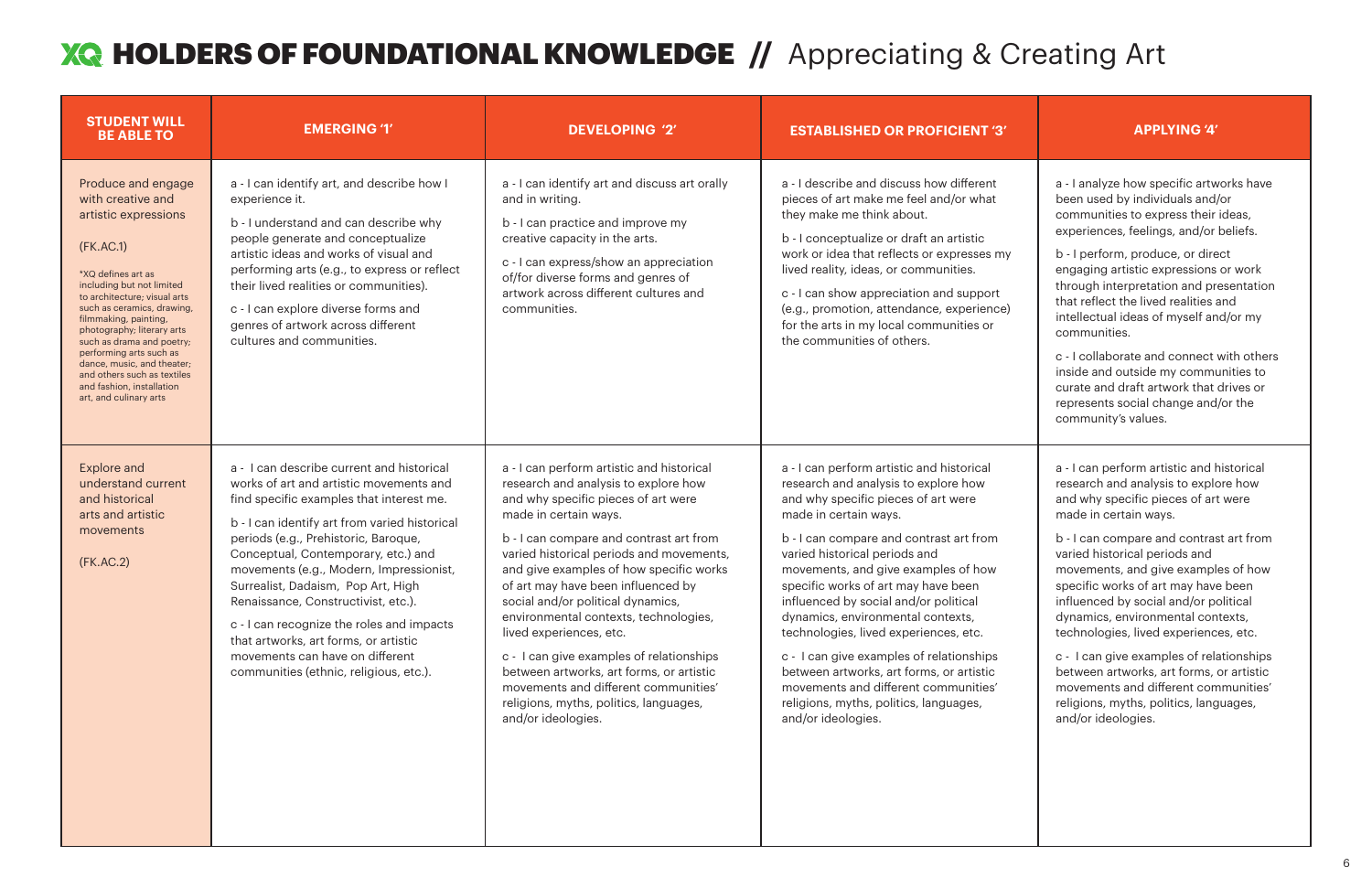## MASTERS OF ALL FUNDAMENTAL LITERACIES **//** Communicating and Receiving Ideas

- I synthesize and evaluate information from varied lomains and from multiple sources to understand a broader picture and compare possible interpretations.

b - I determine the ways in which answers do and do not ddress my original question(s), and adjust or develop ew questions to respond to any gaps in answers.

b - I share and connect important messages, narratives, tories, and arguments in an interactive, engaging, urposeful manner, with a style and tone that is welluited to my audience and purpose.

- I effectively utilize an array of tools and media ormats to tell stories about and build interest in the deas, subjects, and/or perspectives I discuss.

- I explore what may be true by questioning my own nd others' reasoning in a curious and kind manner.

 b - When I explain my reasoning orally or in writing to ther students, it helps them deepen their nderstanding and/or understand something that they idn't already understand.

| <b>STUDENT WILL</b><br><b>BE ABLE TO</b>                                                                           | <b>EMERGING '1'</b>                                                                                                                                                                                                                                                                                                                                                                                                                                                                                                          | <b>DEVELOPING '2'</b>                                                                                                                                                                                                                                                                                                                                                                                                                                                                                                                                                                             | <b>ESTABLISHED OR PROFICIENT '3'</b>                                                                                                                                                                                                                                                                                                                                                                                                                                                                                                                                                                                                                                                     | <b>APPLYING '4'</b>                                                                                                                                                                                                                                                                                                                                                                                                                                                                                                                                |
|--------------------------------------------------------------------------------------------------------------------|------------------------------------------------------------------------------------------------------------------------------------------------------------------------------------------------------------------------------------------------------------------------------------------------------------------------------------------------------------------------------------------------------------------------------------------------------------------------------------------------------------------------------|---------------------------------------------------------------------------------------------------------------------------------------------------------------------------------------------------------------------------------------------------------------------------------------------------------------------------------------------------------------------------------------------------------------------------------------------------------------------------------------------------------------------------------------------------------------------------------------------------|------------------------------------------------------------------------------------------------------------------------------------------------------------------------------------------------------------------------------------------------------------------------------------------------------------------------------------------------------------------------------------------------------------------------------------------------------------------------------------------------------------------------------------------------------------------------------------------------------------------------------------------------------------------------------------------|----------------------------------------------------------------------------------------------------------------------------------------------------------------------------------------------------------------------------------------------------------------------------------------------------------------------------------------------------------------------------------------------------------------------------------------------------------------------------------------------------------------------------------------------------|
| Interpret meaning<br>from a variety of<br>information sources<br>(FL.ID.1)                                         | a - I gather relevant information<br>from varied domains (scientific,<br>technical, historical) and from<br>multiple sources.<br>b - I can articulate why I am asking<br>a question, and how my question<br>will lead to a deeper understanding<br>of the topic.<br>c - I can describe possible meanings/<br>interpretations of unclearly<br>presented information or arguments.                                                                                                                                             | a - I gather, read, and organize information<br>from varied domains (scientific, technical,<br>historical) and from multiple sources.<br>b - I can describe how different potential<br>questions might yield different answers that<br>are more or less relevant to my<br>understanding of a topic.<br>c - I can analyze surrounding context and<br>grammatical structures to understand which<br>possible meanings/interpretations of<br>unclearly presented information are the most<br>likely to be true or intended.                                                                          | a - I gather, read, and synthesize information from<br>varied domains (scientific, technical, historical) and<br>from multiple sources to understand a broader<br>picture of an event or situation.<br>b - I consider potential questions and prioritize my<br>choices and framing to ensure that they are relevant,<br>productively sequenced, and clearly framed.<br>c - I evaluate the broader implications of the most<br>likely meanings of unclearly presented information<br>in order to further refine my understanding of<br>which interpretations are most likely.                                                                                                             | a - I synthesize and evaluate informa<br>domains and from multiple sources<br>broader picture and compare possil<br>b - I determine the ways in which ar<br>address my original question(s), and<br>new questions to respond to any ga<br>c - I evaluate how the overall quality<br>interpretations and understanding a<br>quality and clarity of the information                                                                                                                                                                                  |
| Inform and persuade<br>diverse audiences<br>by illustrating ideas,<br>experiences, and<br>information<br>(FL.ID.2) | a - I can recognize and describe<br>how a specific audience with<br>particular perspectives may perceive<br>different meanings from the same<br>information or story.<br>b - I can recognize and describe<br>how a piece of information or story<br>is relevant to a topic or context, and<br>how different audiences might<br>interpret it.<br>c - I can select and use appropriate<br>resources, such as technology and<br>different forms of media, to tell a story.                                                      | a - I can anticipate how different audiences<br>with different perspectives will interpret my<br>communications and apply that understanding<br>to adjust the communication (including tone,<br>pace, and emotions).<br>b - I can choose words and communication<br>strategies to convey the importance/<br>connections of certain details of my message<br>based on the audience and purpose of the<br>communication.<br>c - I can creatively apply specific techniques<br>within resources such as technology and<br>different forms of media to enhance<br>understanding of stories and ideas. | a - I anticipate how audiences that contain a<br>diversity of perspectives will interpret my<br>communications, and apply that understanding<br>(including tone, pace, emotions, media, rhetorical<br>strategy, etc.) to meet the needs of relevant audiences.<br>b - I create and clearly describe connections<br>between disparate pieces of information to build<br>narratives, messages, stories, and arguments.<br>c - I utilize a diverse set of appropriate resources<br>and communication tools (ie. orally, graphically,<br>textually, mathematically) to communicate complex<br>messages and information in areas such as science,<br>mathematics, social systems, and others. | a - I make language choices and util<br>that convey respect, empathy, and<br>audiences when communicating ide<br>information.<br>b - I share and connect important m<br>stories, and arguments in an interac<br>purposeful manner, with a style and<br>suited to my audience and purpose<br>c - I effectively utilize an array of too<br>formats to tell stories about and bui<br>ideas, subjects, and/or perspectives                                                                                                                             |
| Create arguments,<br>support their claims,<br>and engage in<br>critical dialogue<br>(FL.ID.3)                      | a - I can understand the steps<br>someone else took to get an answer<br>or reach a conclusion, and can<br>identify when I get lost or can't make<br>sense of what they are saying.<br>b - I can explain my reasoning both<br>on paper and orally.<br>c - I can describe types and examples<br>of evidence that would or would not<br>justify a claim (e.g. thesis, conclusion,<br>solution, hypothesis).<br>d - I can recognize and articulate<br>when someone else's communication<br>is incomplete, incorrect, or unclear. | a - I can explain my reasoning and question<br>others' reasoning in a way that generates<br>further discussion.<br>b - I can explain my reasoning both on paper<br>and orally, and clearly describe how that<br>reasoning impacts the issue being discussed.<br>c - I can justify a claim (e.g. thesis, conclusion,<br>solution, hypothesis) with evidence.<br>d - I can articulate ways to improve someone<br>else's communication that is incomplete,<br>incorrect, or unclear.                                                                                                                 | a - I anticipate how audiences that contain a diversity<br>of perspectives will interpret my communications,<br>and apply that understanding (including tone,<br>pace, emotions, media, rhetorical strategy, etc.) to<br>meet the needs of relevant audiences.<br>b - I create and clearly describe connections<br>between disparate pieces of information to build<br>narratives, messages, stories, and arguments.<br>c - I utilize a diverse set of appropriate resources<br>and communication tools (ie. orally, graphically,<br>textually, mathematically) to communicate complex<br>messages and information in areas such as science,<br>mathematics, social systems, and others. | a - I explore what may be true by qu<br>and others' reasoning in a curious a<br>b - When I explain my reasoning ora<br>other students, it helps them deepe<br>understanding and/or understand s<br>didn't already understand.<br>c - I justify a claim (e.g., thesis, cond<br>by clearly explaining how evidence<br>supporting causal links and detracts<br>possible explanations.<br>d - I recognize situations when it is I<br>the way in which an idea is presente<br>way that contributes to my and othe<br>without making anyone feel attacke |

c - I evaluate how the overall quality/rigor of my nterpretations and understanding are affected by the quality and clarity of the information I use to form them.

- I make language choices and utilize delivery styles hat convey respect, empathy, and compassion for my udiences when communicating ideas, stories, and **nformation.** 

c - I justify a claim (e.g., thesis, conclusion, hypothesis) y clearly explaining how evidence both suggests upporting causal links and detracts from alternate possible explanations.

- I recognize situations when it is helpful to critique he way in which an idea is presented, and do so in a ay that contributes to my and others' understanding vithout making anyone feel attacked.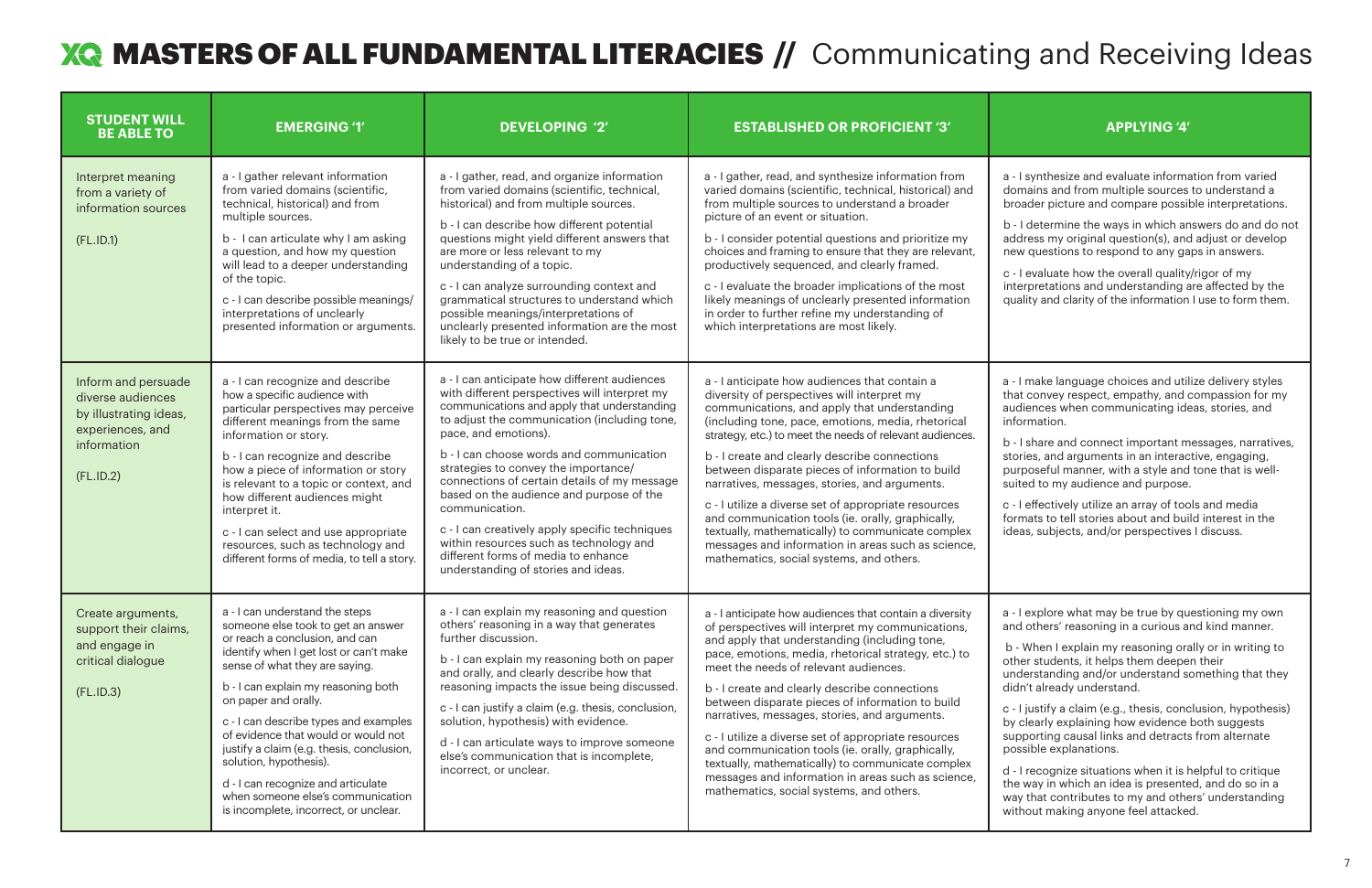| <b>STUDENT WILL</b><br><b>BE ABLE TO</b>                                                                                            | <b>EMERGING '1'</b>                                                                                                                                                                                                                                                                                                                                                                                                                                                                                                                                                                                                                                                                                                                                                                                                      | <b>DEVELOPING '2'</b>                                                                                                                                                                                                                                                                                                                                                                                                                                                                                                                                                                                                                                                                                                                      | <b>ESTABLISHED OR PROFICIENT '3'</b>                                                                                                                                                                                                                                                                                                                                                                                                                                                                                                                                                                                                                                                                                                                                                                                        | <b>APPLYING '4'</b>                                                                                                                                                                                                                                                                                                                                                                                                                                                                                                                                                                                                                                                                                                                                                                                                                                |
|-------------------------------------------------------------------------------------------------------------------------------------|--------------------------------------------------------------------------------------------------------------------------------------------------------------------------------------------------------------------------------------------------------------------------------------------------------------------------------------------------------------------------------------------------------------------------------------------------------------------------------------------------------------------------------------------------------------------------------------------------------------------------------------------------------------------------------------------------------------------------------------------------------------------------------------------------------------------------|--------------------------------------------------------------------------------------------------------------------------------------------------------------------------------------------------------------------------------------------------------------------------------------------------------------------------------------------------------------------------------------------------------------------------------------------------------------------------------------------------------------------------------------------------------------------------------------------------------------------------------------------------------------------------------------------------------------------------------------------|-----------------------------------------------------------------------------------------------------------------------------------------------------------------------------------------------------------------------------------------------------------------------------------------------------------------------------------------------------------------------------------------------------------------------------------------------------------------------------------------------------------------------------------------------------------------------------------------------------------------------------------------------------------------------------------------------------------------------------------------------------------------------------------------------------------------------------|----------------------------------------------------------------------------------------------------------------------------------------------------------------------------------------------------------------------------------------------------------------------------------------------------------------------------------------------------------------------------------------------------------------------------------------------------------------------------------------------------------------------------------------------------------------------------------------------------------------------------------------------------------------------------------------------------------------------------------------------------------------------------------------------------------------------------------------------------|
| Use mathematical<br>tools and<br>computational<br>thinking to<br>solve problems<br>strategically<br>(FL.MST.1)                      | a - I can represent the same quantity in<br>multiple ways (e.g., equivalent numerical<br>or algebraic expressions; different visual<br>representations of the same amount).<br>b - I can choose appropriate tools (e.g.,<br>formulas, parent functions, mathematical<br>representations, number properties,<br>algorithms) and concepts (e.g.,<br>equivalence, proportionality, correlation,<br>causation) to derive a solution.<br>c - I can describe a simpler form(s) of an<br>original problem.<br>d - I can notice when my calculations or<br>strategies start repeating in the process<br>of solving problems.<br>e - I can recognize when I think I am done<br>solving a problem.<br>f - I can express a set of step-by-step<br>instructions (an algorithm) through prose,<br>flowcharts, code, or oral language. | a - I can formulate and rewrite<br>expressions to represent the same<br>quantity, and I can rewrite equations<br>as equivalent equations in order to<br>solve them.<br>b - I can use and adapt mathematical<br>and computational tools and<br>concepts so that they are useful for<br>solving a problem in a given context.<br>c - I can try special cases and simpler<br>forms of a problem in order to gain<br>insight into its solution.<br>d - When calculations, strategies,<br>and/or processes start repeating in<br>the process of solving problems, I<br>can investigate why.<br>e - I can check my results using a<br>different method.<br>f - I can create and present an<br>algorithm that explains how to solve<br>a problem. | a - I recognize and use equivalence between<br>expressions and equations to solve non-<br>routine problems.<br>b - I redefine problems to be solvable with<br>mathematical and computational tools,<br>concepts, and processes, and I adapt<br>combinations of tools and processes to solve<br>problems efficiently.<br>c - I use special cases and simpler forms of a<br>problem in order to determine how to solve<br>the original problem.<br>d - When calculations, strategies, and/or<br>processes start repeating in the process of<br>solving problems, I analyze and describe why.<br>e - I check results using a different method<br>and make connections among solution<br>strategies.<br>f - I create and present an algorithm in a<br>variety of formats and languages that<br>explains how to solve a problem. | a - I use mathematical tools to a<br>leverage equivalence between<br>expressed in multiple ways to s<br>efficiently.<br>b - I use mathematical and com<br>tools, concepts, and processes<br>refine claims and justify solutio<br>c - I use special cases and simp<br>problems in order to gain insigh<br>solutions and consider similar s<br>analogous problems.<br>d - I analyze regularity and repe<br>in solution processes to identify<br>methods, shortcuts, and an app<br>degree of precision in a solution<br>e - I make a habit of checking re<br>(including asking myself "does t<br>sense?") using a different meth<br>connections among solution sti<br>a result initially seems to make<br>f - I recontextualize processes f<br>relevant and appropriate conter<br>sufficient documentation for ot<br>the algorithm for their purpose. |
| Mathematize<br>situations, create<br>and manipulate<br>mathematical<br>models to<br>understand<br>phenomena and<br>make predictions | a - I can describe and understand the<br>outputs and key elements of a given<br>model.<br>b - I can identify some of the quantities in<br>a situation being modeled.<br>c - I can share some initial, partially clear<br>ideas about the assumptions behind a<br>given model.<br>d - I can use a given model to provide<br>partial solutions, or reasonable<br>predictions, for some relevant quantities.                                                                                                                                                                                                                                                                                                                                                                                                                | a - I can test and choose given models<br>to see if they "make sense" by<br>comparing their outcomes with what is<br>known about the real world and real<br>data, and describe where the model fits<br>well and less well.<br>b - I can identify the quantities and<br>variables in a given model, and ask<br>questions to explore relationships<br>between quantities.<br>c - I can identify and describe the<br>impact of at least one assumption<br>behind a given model.<br>d - I can use models to yield reasonable<br>predictions or solutions and my<br>calculations are justified by the model.                                                                                                                                    | a - I create mathematical models that are<br>appropriate and clear for a given problem or<br>situation, evaluate and describe the ways in<br>which my models do and do not accurately<br>represent reality, and communicate ideas<br>about how the models might be improved.<br>b - I choose and define quantities wisely, with<br>appropriate units of measure, and ask<br>questions to understand and clarify qualitative<br>and quantitative relationships.<br>c - I identify the assumptions and limitations<br>behind a given model and describe how they<br>might impact the reliability of it.<br>d - I clearly state a model's implications, and<br>my predictions/conclusions make sense in the<br>context the model is designed for.                                                                              | a - I create, test, compare, and<br>mathematical models for a give<br>situation in order to make my m<br>complete, and accurate as poss<br>b - I identify the quantities and<br>interest in a situation that I am<br>clearly represent the structure<br>relationships with appropriate I<br>annotation.<br>c - I clearly identify and justify t<br>assumptions and limitations be<br>and create strategies to reduce<br>potential deviations from my as<br>d - I use models to explain and<br>prediction or solution in a way t<br>sense to an appropriate/specifi-<br>stakeholder.                                                                                                                                                                                                                                                                |

a - I use mathematical tools to establish and leverage equivalence between quantities expressed in multiple ways to solve problems efficiently.

b - I use mathematical and computational tools, concepts, and processes to support and refine claims and justify solutions.

c - I use special cases and simpler forms of problems in order to gain insight into their solutions and consider similar solutions to analogous problems.

d - I analyze regularity and repeated reasoning in solution processes to identify both general methods, shortcuts, and an appropriate degree of precision in a solution.

e - I make a habit of checking results (including asking myself "does this make sense?") using a different method and making connections among solution strategies, even if a result initially seems to make sense.

f - I recontextualize processes for other relevant and appropriate contexts with sufficient documentation for others to adapt the algorithm for their purpose.

a - I create, test, compare, and revise mathematical models for a given problem or situation in order to make my model as clear, complete, and accurate as possible.

b - I identify the quantities and variables of interest in a situation that I am modeling, and clearly represent the structure of their relationships with appropriate labels and annotation.

c - I clearly identify and justify the assumptions and limitations behind models, and create strategies to reduce the impact of potential deviations from my assumptions.

d - I use models to explain and justify a prediction or solution in a way that makes sense to an appropriate/specific audience or stakeholder.

## MASTERS OF ALL FUNDAMENTAL LITERACIES **//** Mathematical and Scientific Thinking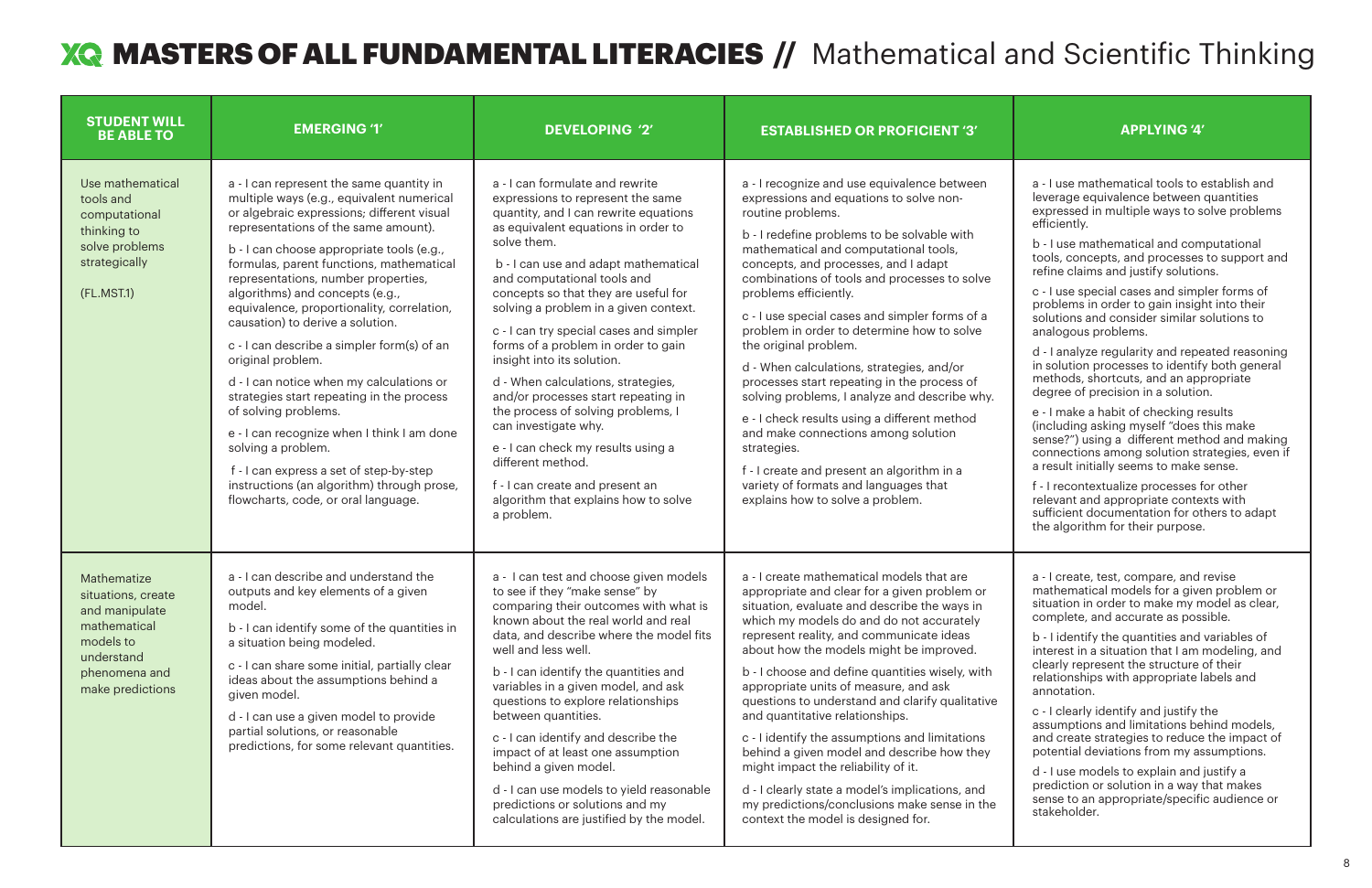## MASTERS OF ALL FUNDAMENTAL LITERACIES **//** Mathematical and Scientific Thinking

a - I clean and analyze data using tools, technologies, and/or models in order to make valid and reliable scientific claims or determine an optimal design solution.

b - I quantify and explain possible errors and limitations of my analysis.

| <b>STUDENT WILL</b><br><b>BE ABLE TO</b>                                                                                                                                                                                                                                                                                                                         | <b>EMERGING '1'</b>                                                                                                                                                                                                                                                                                                                                                                                                                                                                                                                                                                                                 | <b>DEVELOPING '2'</b>                                                                                                                                                                                                                                                                                                                                                                                                                                                                                                                                                                                                                                                                                                                                                                        | <b>ESTABLISHED OR PROFICIENT '3'</b>                                                                                                                                                                                                                                                                                                                                                                                                                                                                                                                                                                                                                                                                                                                                                                                                                                                                                                      | <b>APPLYING '4'</b>                                                                                                                                                                                                                                                                                                                                                                                                                                                                                                                                                                                                                                                                                                                                                                                                                                                       |
|------------------------------------------------------------------------------------------------------------------------------------------------------------------------------------------------------------------------------------------------------------------------------------------------------------------------------------------------------------------|---------------------------------------------------------------------------------------------------------------------------------------------------------------------------------------------------------------------------------------------------------------------------------------------------------------------------------------------------------------------------------------------------------------------------------------------------------------------------------------------------------------------------------------------------------------------------------------------------------------------|----------------------------------------------------------------------------------------------------------------------------------------------------------------------------------------------------------------------------------------------------------------------------------------------------------------------------------------------------------------------------------------------------------------------------------------------------------------------------------------------------------------------------------------------------------------------------------------------------------------------------------------------------------------------------------------------------------------------------------------------------------------------------------------------|-------------------------------------------------------------------------------------------------------------------------------------------------------------------------------------------------------------------------------------------------------------------------------------------------------------------------------------------------------------------------------------------------------------------------------------------------------------------------------------------------------------------------------------------------------------------------------------------------------------------------------------------------------------------------------------------------------------------------------------------------------------------------------------------------------------------------------------------------------------------------------------------------------------------------------------------|---------------------------------------------------------------------------------------------------------------------------------------------------------------------------------------------------------------------------------------------------------------------------------------------------------------------------------------------------------------------------------------------------------------------------------------------------------------------------------------------------------------------------------------------------------------------------------------------------------------------------------------------------------------------------------------------------------------------------------------------------------------------------------------------------------------------------------------------------------------------------|
| Work with<br>quantitative data<br>to understand,<br>represent, and<br>predict relationships<br>(FL.MST.3)                                                                                                                                                                                                                                                        | a - I can apply simple concepts of<br>statistics and probability (e.g.,<br>mean, median, mode) in order to<br>interpret simple data sets<br>(including observations) to reveal<br>patterns.<br>b - I can compare and contrast<br>data collected by different groups<br>and discuss similarities and<br>differences in findings.<br>c - I can represent data in tables<br>and simple graphical displays to<br>reveal patterns.                                                                                                                                                                                       | a - I can use data science tools (e.g.,<br>function fits, slope, intercept, correlation<br>coefficient) to organize, analyze, and<br>interpret data sets in order to answer<br>questions, reveal patterns, and identify<br>possible correlational and causal links<br>suggested by those patterns.<br>b - I consider and describe the limitations<br>of my data and data analysis (e.g.,<br>measurement error) when using<br>quantitative data to support scientific<br>claims and design solutions.<br>c - I create simple data visualizations to<br>communicate patterns and possible<br>correlational and causal links.                                                                                                                                                                   | a - I use data science tools to analyze,<br>interpret, and large and/or complex data sets<br>in order to provide evidence for causal and<br>correlational relationships between factors<br>and make predictions regarding the probable<br>efficacy of potential design solutions.<br>b - I address the limitations of my data and<br>data analysis, including the need to clean<br>large data sets, when using quantitative data<br>to support claims and design solutions.<br>c - I use digital tools to create data<br>visualizations to accurately represent<br>correlational and causal links.                                                                                                                                                                                                                                                                                                                                        | a - I clean and analyze data using<br>technologies, and/or models in o<br>make valid and reliable scientific<br>determine an optimal design solu<br>b - I quantify and explain possible<br>and limitations of my analysis.<br>c - I create data visualizations tha<br>for communicating relationships<br>specific audience, context, and/o<br>(e.g., making decisions or improv<br>solutions).                                                                                                                                                                                                                                                                                                                                                                                                                                                                            |
| Plan and conduct<br>powerful<br>investigations<br>exploring and using<br>scientific concepts*<br>(FL.MST.4)<br>* XQ views key scientific<br>concepts as including<br>NGSS cross-cutting<br>concepts: patterns,<br>systems; stability and<br>change; structure and<br>function; energy and<br>matter; scale, proportion,<br>and quantity; and cause<br>and effect | a - I can identify independent and<br>dependent variables and<br>experimental controls.<br>b - I can identify tools for<br>collecting data, and can identify<br>how observations and<br>measurements will be recorded.<br>c - I can explain a system as<br>composed of smaller parts and<br>can identify some of those smaller<br>parts (e.g., an object colliding with<br>another object, an ecological<br>environment, or a respiratory<br>system).<br>d - I can describe the difference<br>between causal and correlational<br>relationships, and recognize when<br>a claim implies correlation or<br>causation. | a - With guidance or collaborators, I can<br>plan an appropriate investigation<br>(experiment, field observations, or<br>prototype testing) taking into account<br>independent, dependent, and control<br>variables and other factors such as<br>social, technical, and environmental<br>limitations/constraints.<br>b - I can explain how a given<br>experiment, observation, and/or test<br>would produce relevant data to serve<br>as evidence for explaining phenomena<br>or testing solutions.<br>c-I can investigate or analyze a system<br>by defining its boundaries and initial<br>conditions, as well as its inputs and<br>outputs.<br>d - I can analyze how different causal<br>and correlational relationships could or<br>could not be used to predict<br>phenomena in systems. | a - I conduct investigations individually and in<br>groups to produce data that serves as<br>evidence for explaining phenomena or testing<br>solutions, and evaluate the investigation's<br>design to ensure variables are controlled.<br>b - I apply scientific reasoning to evaluate the<br>accuracy of various methods of collecting<br>data (including experiments, observations,<br>and/or prototype testing) and describe why<br>specific evidence is adequate for explanations<br>or conclusions.<br>c- I use models (e.g., physical, mathematical,<br>computer models) to simulate the flow of<br>energy, changes in matter, and other<br>interactions within and between systems at<br>different scales.<br>d - I set up experiments and investigations to<br>gather empirical evidence to differentiate<br>between cause and correlation and support<br>claims and predictions about specific causes<br>and effects in systems. | a - I design and conduct investigati<br>generate data as evidence for expla<br>predicting phenomena or testing a<br>the viability of design solutions, and<br>finished, seek feedback on my inve<br>results, and/or claims.<br>b - I consider different approaches<br>reliable experimental or observatio<br>decide on how best to gather data<br>reliable measurements, taking into<br>limitations on the precision and rele<br>resulting data (e.g., number of trials<br>time, confounding variables, etc.).<br>c - I use models and simulations to<br>behavior of a system, and describe<br>predictions have limited precision a<br>due to the assumptions and approx<br>inherent in the models.<br>d - I improve the design of experim<br>investigations to gather empirical e<br>causality in a system, by making a o<br>single component of a system and<br>result. |

c - I create data visualizations that are useful for communicating relationships to a specific audience, context, and/or purpose (e.g., making decisions or improving design solutions).

a - I design and conduct investigations to generate data as evidence for explaining and predicting phenomena or testing and predicting the viability of design solutions, and once finished, seek feedback on my investigation, results, and/or claims.

b - I consider different approaches for collecting reliable experimental or observational data, and decide on how best to gather data and produce reliable measurements, taking into account limitations on the precision and relevance of the resulting data (e.g., number of trials, cost, risk, time, confounding variables, etc.).

c - I use models and simulations to predict the behavior of a system, and describe how these predictions have limited precision and reliability due to the assumptions and approximations inherent in the models.

d - I improve the design of experiments and investigations to gather empirical evidence of causality in a system, by making a change to a single component of a system and examining the result.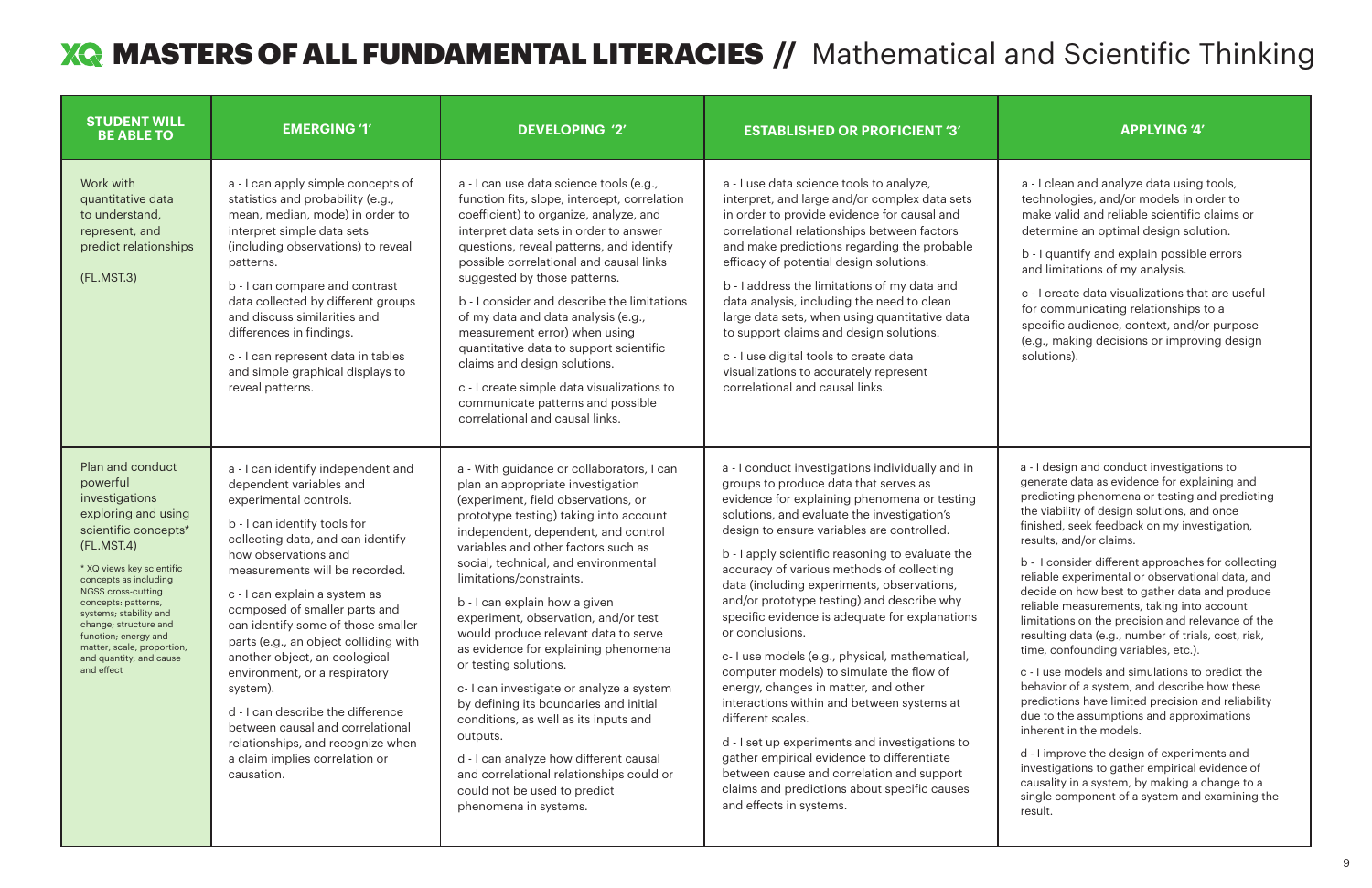## **XQ ORIGINAL THINKERS FOR AN UNCERTAIN WORLD //** Creative Thinking

| <b>STUDENT WILL</b><br><b>BE ABLE TO</b>                                            | <b>EMERGING '1'</b>                                                                                                                                                                                                                                                                                                                                                | <b>DEVELOPING '2'</b>                                                                                                                                                                                                                                                                                                                                                                                      | <b>ESTABLISHED OR PROFICIENT '3'</b>                                                                                                                                                                                                                                                                                                                                                                                                                                 | <b>APPLYING '4'</b>                                                                                                                                                                                                                                                                                                                                                                                                                                                                                                                       |
|-------------------------------------------------------------------------------------|--------------------------------------------------------------------------------------------------------------------------------------------------------------------------------------------------------------------------------------------------------------------------------------------------------------------------------------------------------------------|------------------------------------------------------------------------------------------------------------------------------------------------------------------------------------------------------------------------------------------------------------------------------------------------------------------------------------------------------------------------------------------------------------|----------------------------------------------------------------------------------------------------------------------------------------------------------------------------------------------------------------------------------------------------------------------------------------------------------------------------------------------------------------------------------------------------------------------------------------------------------------------|-------------------------------------------------------------------------------------------------------------------------------------------------------------------------------------------------------------------------------------------------------------------------------------------------------------------------------------------------------------------------------------------------------------------------------------------------------------------------------------------------------------------------------------------|
| Seek, identify,<br>consider, and<br>generate new and<br>novel ideas<br>(OT.Creat.1) | a - I can identify when a question is<br>complex, and explain why.<br>b - I can recognize when an existing<br>idea is relevant to a question I am<br>asking.<br>c - I can recognize when a new idea<br>makes me feel discomfort, and notice<br>my reactions as I consider the idea.<br>d - I can modify the creations of<br>others to make something new.          | a - I can create complex questions<br>about the world and people around me.<br>b - I can describe connections between<br>two or more existing ideas.<br>c - I can recognize when a new idea<br>makes me feel discomfort, and can<br>describe my reaction and how it does<br>or does not allow me to fully consider<br>the idea.<br>d - I can produce original creations that<br>are personally meaningful. | a - I create and investigate my own<br>authentic, complex questions about<br>the world and people around me.<br>b - I modify and/or combine two or<br>more ideas to create a relevant new<br>idea.<br>c - I recognize when a new idea<br>makes me feel discomfort, and apply<br>strategies in order to manage my<br>reaction to allow me to fully consider<br>the idea.<br>d - I produce original creations that<br>express and build upon a concept<br>and/or idea. | a - I create and investigate my owr<br>questions about the world and peo<br>and describe what I don't know ab<br>answer(s).<br>b - I modify and/or combine two o<br>ideas to meaningfully connect the<br>ideas within unexpected or differe<br>c - I analyze patterns/themes of m<br>cognitive reactions to new ideas s<br>areas where I might have a more c<br>intentionally explore those areas to<br>d - I produce original creations tha<br>upon, and/or transform a point of<br>or idea, and describe the influence<br>my creations. |
| Generate unique<br>concepts and<br>products<br>(OT.Creat.2)                         | a - I can gain new insights on specific<br>ideas and work by sharing them with<br>people and describing their response.<br>b - I can describe the impact that I<br>want my ideas and creative work to<br>have on others.<br>c - I can effectively describe the social<br>conventions, norms, and expectations<br>that exist around a certain idea or<br>situation. | a - I gain new insights on specific ideas<br>and work by asking helpful questions<br>of a targeted and relevant audience.<br>b - I can describe the impact that<br>others' ideas and creative work have<br>had on me, and why.<br>c - I can apply a synthesis of<br>perspectives to develop ideas that<br>challenge and/or refine cultural and<br>social norms.                                            | a - I gain new insights on specific<br>ideas and work by sharing them<br>openly and asking open-ended<br>questions with varied audiences.<br>b - I describe the impact that my<br>ideas and creative work might have<br>on others, and why it might impact<br>some people differently.<br>c - I share ideas and creations that<br>challenge and/or refine accepted<br>norms, social conventions, and/or<br>the work of others.                                       | a - I intentionally pursue numerous<br>to solicit feedback from varied aud<br>considering a new idea, and expla<br>around considering and/or incorpe<br>feedback.<br>b - I describe the impact that my io<br>work might have on others, and w<br>some people differently based on<br>their unique backgrounds and per<br>c - I justify how an idea or creation<br>and/or refine accepted norms, soc<br>and/or the work of others, and the<br>the field or the greater good.                                                               |

create and investigate my own authentic, complex stions about the world and people around me describe what I don't know about the possible /er(s).

modify and/or combine two or more existing it to meaningfully connect them to purposes or i within unexpected or different contexts.

analyze patterns/themes of my emotional and hitive reactions to new ideas so that I can identify s where I might have a more closed mindset, and itionally explore those areas to push my thinking.

produce original creations that express, build  $\mu$ , and/or transform a point of view, concept, and/ ea, and describe the influences that are present in reations.

ntentionally pursue numerous opportunities licit feedback from varied audiences when idering a new idea, and explain my process nd considering and/or incorporating that back.

describe the impact that my ideas and creative might have on others, and why it might impact e people differently based on my knowledge of unique backgrounds and perspectives.

justify how an idea or creation could challenge or refine accepted norms, social conventions, or the work of others, and the benefit it offers to ield or the greater good.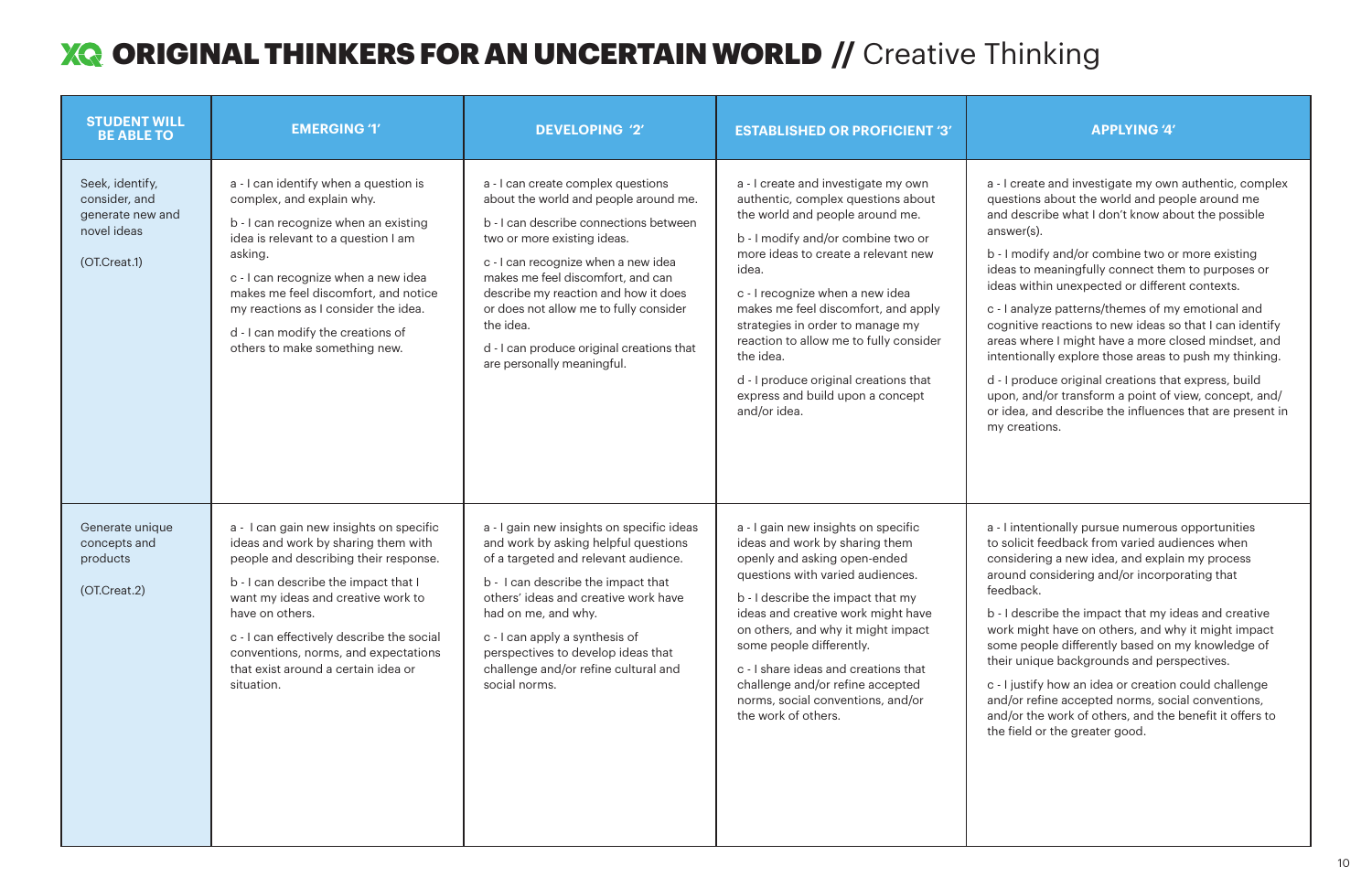a - I accurately identify the main and supporting ideas and their relationships represented in information, esearch, and data.

c - I determine context-appropriate strategies and modify/hack them as needed to suit both the nformation in this specific context, and my purpose.

1 - I clearly describe the impact of specific logic, language, contexts, perspectives, and assumptions within my own and others' arguments and supporting evidence.

c - I evaluate how my lived experiences impact my hinking about an idea, challenge, or question in order to reveal my own biases and apply my wisdom/ nowledge.

a - I synthesize connections between my ideas and the deas of others in order to extend understanding of a opic, and propose a unique conclusion or hypothesis.

b - I identify details that make my and others' ideas and/or perspectives contradictory or inconsistent, and analyze the possible causes for the contradiction/ nconsistency.

c - I articulate and/or illustrate the relationships between my ideas and the ideas of others in order to propose new hinking.

## **XQ ORIGINAL THINKERS FOR AN UNCERTAIN WORLD // Critical Thinking**

| <b>STUDENT WILL</b><br><b>BE ABLE TO</b>                                                                      | <b>EMERGING '1'</b>                                                                                                                                                                                                                                                                                                                                                                                                                                                                                                     | <b>DEVELOPING '2'</b>                                                                                                                                                                                                                                                                                                                                                                                                                                                                                                                                                                                                 | <b>ESTABLISHED OR PROFICIENT '3'</b>                                                                                                                                                                                                                                                                                                                                                                                                                                                                                                                                                                                                                                                                                                                                                                   | <b>APPLYING '4'</b>                                                                                                                                                                                                                                                                                                                                                                                                                                                                                                                                                                                                                                              |
|---------------------------------------------------------------------------------------------------------------|-------------------------------------------------------------------------------------------------------------------------------------------------------------------------------------------------------------------------------------------------------------------------------------------------------------------------------------------------------------------------------------------------------------------------------------------------------------------------------------------------------------------------|-----------------------------------------------------------------------------------------------------------------------------------------------------------------------------------------------------------------------------------------------------------------------------------------------------------------------------------------------------------------------------------------------------------------------------------------------------------------------------------------------------------------------------------------------------------------------------------------------------------------------|--------------------------------------------------------------------------------------------------------------------------------------------------------------------------------------------------------------------------------------------------------------------------------------------------------------------------------------------------------------------------------------------------------------------------------------------------------------------------------------------------------------------------------------------------------------------------------------------------------------------------------------------------------------------------------------------------------------------------------------------------------------------------------------------------------|------------------------------------------------------------------------------------------------------------------------------------------------------------------------------------------------------------------------------------------------------------------------------------------------------------------------------------------------------------------------------------------------------------------------------------------------------------------------------------------------------------------------------------------------------------------------------------------------------------------------------------------------------------------|
| Understand and<br>manage information<br>(OT.Crit.1)                                                           | a - I can name some ideas represented in<br>information, research, and data.<br>b. I can identify information that<br>is connected to my central idea or<br>question.<br>c - I can capture information that I find so<br>that I might use it in the future.                                                                                                                                                                                                                                                             | a - I can identify the main ideas<br>represented in information, research, and<br>data.<br>b - I can recognize when information is<br>relevant to my central idea or question.<br>c - I can use a strategy to support<br>effectively organizing, managing, and<br>analyzing information (e.g, spreadsheets,<br>flow charts, etc.).                                                                                                                                                                                                                                                                                    | a - I accurately identify the main ideas<br>represented in information, research, and<br>data across domains.<br>b - I evaluate how relevant information is (or is<br>not) to my central idea or question.<br>c - I determine context-appropriate strategies<br>to support effectively organizing, managing<br>and analyzing information (e.g, spreadsheets<br>for data, or flow charts for qualitative<br>information).                                                                                                                                                                                                                                                                                                                                                                               | a - I accurately identify the main and<br>and their relationships represented i<br>research, and data.<br>b - I can evaluate and justify how rele<br>is to my central idea or question so t<br>most relevant pieces when necessar<br>c - I determine context-appropriate s<br>and modify/hack them as needed to<br>information in this specific context, a                                                                                                                                                                                                                                                                                                       |
| Recognize and<br>analyze reasoning<br>and assumptions<br>behind their own and<br>others' ideas<br>(OT.Crit.2) | a - I can describe language choices<br>and supporting evidence within others'<br>arguments.<br>b - I can name what I see as bias in a claim<br>when evaluating its credibility.<br>c - I can tell a story of my lived experiences<br>that is connected to an idea, challenge, or<br>question about which I am thinking.<br>d - I can identify ideas that compete with<br>my own ideas/experience, and explain<br>how they differ.<br>e - I can describe a given pattern in<br>qualitative and quantitative information. | a - I can describe logical connections<br>and potential contexts, perspectives,<br>assumptions within arguments and<br>supporting evidence.<br>b - I can examine the reliability and<br>credibility of claims when evaluating them<br>for precision/accuracy.<br>c - I can describe how my lived<br>experiences are impacting my thinking<br>about an idea, challenge, or question.<br>d - I can identify ideas or perspectives that<br>compete with my own ideas/experience in<br>order to test my thinking.<br>e - I can recognize and describe patterns<br>in sets of qualitative and quantitative<br>information. | a - I analyze, evaluate, compare, and critique<br>logic, language, context, perspectives, and<br>assumptions within my own and others'<br>arguments and supporting evidence.<br>b - I evaluate the authenticity, credibility, and<br>potential biases of resources and arguments<br>(whether scientific, technical, historical, etc.).<br>c - I identify and analyze how my lived<br>experiences impact my thinking about an<br>idea, challenge, or question.<br>d - I intentionally identify ideas or<br>perspectives that compete with my own<br>ideas/experience in order to test my thinking<br>and explain what effect that has on my<br>original reasoning.<br>e - I look for and identify patterns in<br>information to identify key components of the<br>possible reasoning(s) behind an idea. | a - I clearly describe the impact of sp<br>language, contexts, perspectives, an<br>within my own and others' argument<br>evidence.<br>b - I determine the strengths and we<br>claims, resources, and arguments by<br>evidence, assertions, assumptions, a<br>biases.<br>c - I evaluate how my lived experiend<br>thinking about an idea, challenge, or<br>order to reveal my own biases and ap<br>knowledge.<br>d - I intentionally identify multiple dif<br>or perspectives that compete with m<br>experience, and analyze how that rai<br>pushes and expands my original reas<br>e - I evaluate patterns in information<br>connections to and impacts on an id |
| Evaluate arguments<br>and see connections<br>(OT.Crit.3)                                                      | a - I can identify and explain my thoughts,<br>beliefs, and ideas while using related<br>information to support my thinking.<br>b - I can identify details that make others'<br>ideas/or perspectives contradictory.<br>c - I can identify related ideas.                                                                                                                                                                                                                                                               | a - I can evaluate my thoughts, beliefs and<br>ideas by comparing them to relevant and<br>connected information and perspectives.<br>b - I can recognize and describe details<br>that make my and others' ideas and/or<br>perspectives contradictory.<br>c - I can convincingly describe the ways in<br>which two ideas are and/or are not related.                                                                                                                                                                                                                                                                   | a - I create new connections between my<br>ideas and the ideas of others to refine and<br>extend my understanding of a topic.<br>b - I identify details that make my and others'<br>ideas and/or perspectives contradictory or<br>inconsistent, and justify why I think so.<br>c - I articulate and/or illustrate the relationships<br>between my ideas and the ideas of others in<br>order to propose new conclusions.                                                                                                                                                                                                                                                                                                                                                                                | a - I synthesize connections betweer<br>ideas of others in order to extend un<br>topic, and propose a unique conclus<br>b - I identify details that make my and<br>and/or perspectives contradictory or<br>and analyze the possible causes for t<br>inconsistency.<br>c - I articulate and/or illustrate the re<br>my ideas and the ideas of others in c<br>thinking.                                                                                                                                                                                                                                                                                            |

b - I can evaluate and justify how relevant information is to my central idea or question so that I can select the most relevant pieces when necessary.

b - I determine the strengths and weaknesses of claims, resources, and arguments by describing their evidence, assertions, assumptions, and potential biases.

d - I intentionally identify multiple differing ideas or perspectives that compete with my own ideas/ experience, and analyze how that range of thinking pushes and expands my original reasoning.

e - I evaluate patterns in information to describe their connections to and impacts on an idea.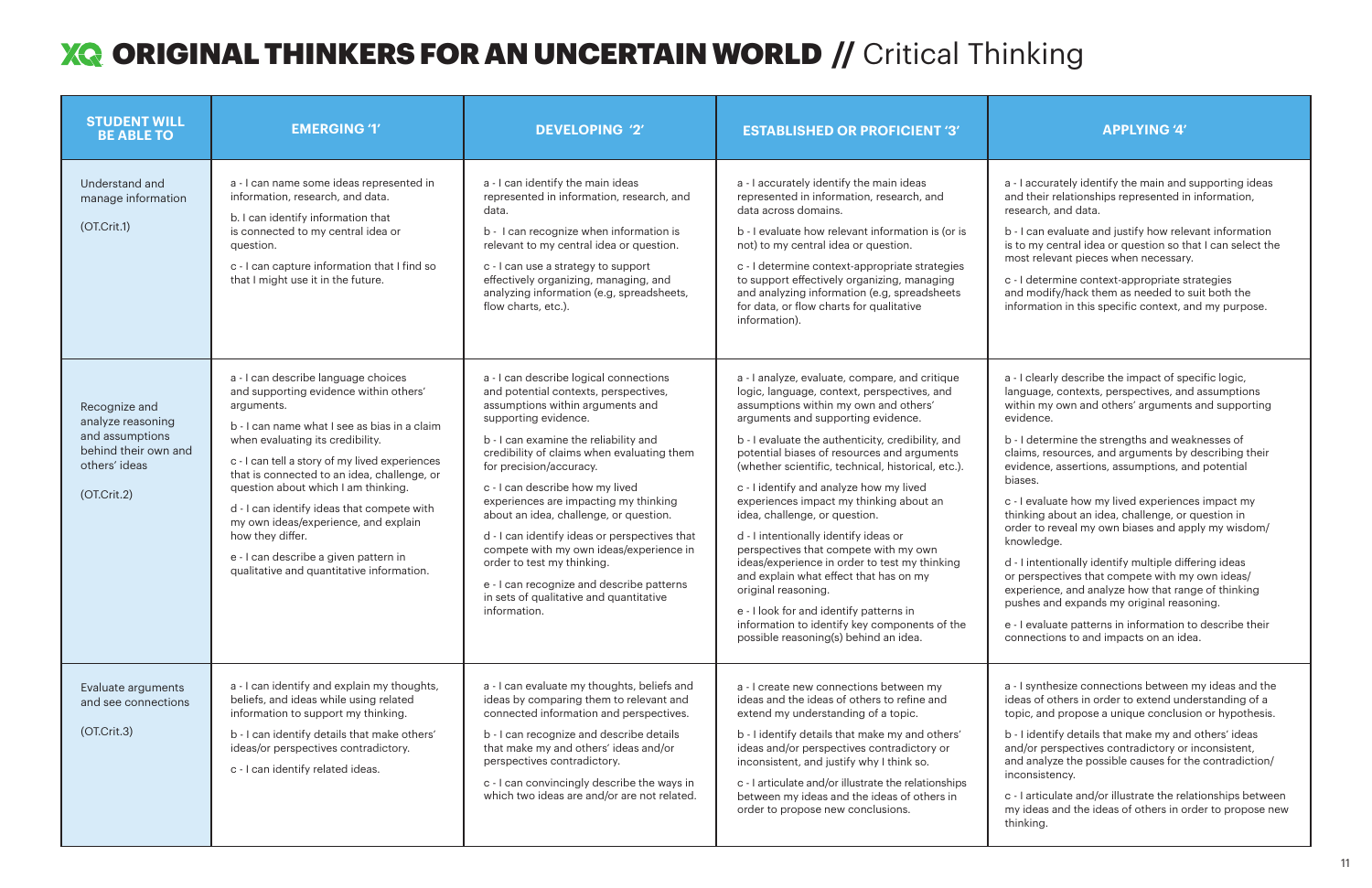## ORIGINAL THINKERS FOR AN UNCERTAIN WORLD **//** Problem Seeking & Solving

| <b>STUDENT WILL</b><br><b>BE ABLE TO</b>                                                          | <b>EMERGING '1'</b>                                                                                                                                                                                                                                                                                                                                                                                                                                                                                                                                                                                                                                                                                                                   | <b>DEVELOPING '2'</b>                                                                                                                                                                                                                                                                                                                                                                                                                                                                                                                                                                                                                                                                                                             | <b>ESTABLISHED OR PROFICIENT '3'</b>                                                                                                                                                                                                                                                                                                                                                                                                                                                                                                                                                                                                                                                                                                                                                                                                                                                                                                                                                                                                                                                                 | <b>APPLYING '4'</b>                                                                                                                                                                                                                                                                                                                                                                                                                                                                                                                                                                                                                                                                                                                                                                                                                                              |
|---------------------------------------------------------------------------------------------------|---------------------------------------------------------------------------------------------------------------------------------------------------------------------------------------------------------------------------------------------------------------------------------------------------------------------------------------------------------------------------------------------------------------------------------------------------------------------------------------------------------------------------------------------------------------------------------------------------------------------------------------------------------------------------------------------------------------------------------------|-----------------------------------------------------------------------------------------------------------------------------------------------------------------------------------------------------------------------------------------------------------------------------------------------------------------------------------------------------------------------------------------------------------------------------------------------------------------------------------------------------------------------------------------------------------------------------------------------------------------------------------------------------------------------------------------------------------------------------------|------------------------------------------------------------------------------------------------------------------------------------------------------------------------------------------------------------------------------------------------------------------------------------------------------------------------------------------------------------------------------------------------------------------------------------------------------------------------------------------------------------------------------------------------------------------------------------------------------------------------------------------------------------------------------------------------------------------------------------------------------------------------------------------------------------------------------------------------------------------------------------------------------------------------------------------------------------------------------------------------------------------------------------------------------------------------------------------------------|------------------------------------------------------------------------------------------------------------------------------------------------------------------------------------------------------------------------------------------------------------------------------------------------------------------------------------------------------------------------------------------------------------------------------------------------------------------------------------------------------------------------------------------------------------------------------------------------------------------------------------------------------------------------------------------------------------------------------------------------------------------------------------------------------------------------------------------------------------------|
| Identify and<br>consider<br>opportunities to<br>improve a given<br>situation<br>(OT.PS.1)         | a - I can recognize when a problem<br>I'm facing might be shared by<br>others.<br>b - I can listen deeply when<br>somebody is describing one of their<br>problems to me in a way that helps<br>me understand and feel empathy.<br>c - I can identify when I should not<br>get involved in a given situation<br>and/or when I can make a positive<br>impact.                                                                                                                                                                                                                                                                                                                                                                           | a - I can identify and articulate the<br>ways in which situations, structures, or<br>products might not be ideal for myself<br>and others.<br>b - I can seek and understand the<br>perspectives of affected groups and<br>people regarding the source and details<br>of an issue.<br>c - I can take responsibility for the<br>ethical and practical implications of my<br>ideas and actions.                                                                                                                                                                                                                                                                                                                                      | a - I recognize when a situation, structure,<br>or product I'm involved in is not ideal<br>(including situations where I have not<br>personally experienced the negative<br>impacts), and articulate the ways in which it<br>is not ideal.<br>b - I prioritize and accurately describe<br>the opinions and perspectives of affected<br>groups when describing issues.<br>c - I consider the ethical and practical<br>implications of my ideas and actions when<br>looking at the opportunities, challenges,<br>and problems facing myself and others<br>before I share or act on them.                                                                                                                                                                                                                                                                                                                                                                                                                                                                                                               | a - I intentionally work to unders<br>nuanced causes of sub-optimal a<br>situations, structures, and produ<br>situations where I have not perso<br>involved and/or have not persona<br>the negative impacts.<br>b - I prioritize the opinions and p<br>affected groups when describing<br>describe how those opinions and<br>could/should inform potential so<br>c - I consider the ethical and prad<br>implications of my ideas and acti<br>share or act on them, and adjust<br>accordingly.                                                                                                                                                                                                                                                                                                                                                                    |
| Develop creative<br>solutions to the<br>challenges and<br>problems they<br>encounter<br>(OT.PS.2) | a - I can contribute to a climate<br>where risk taking is encouraged and<br>failure/setbacks are not derided.<br>b - I can describe a strategy to<br>create a solution to a given problem.<br>c - I can identify and name criteria<br>and/or constraints of a design<br>problem that may limit possible<br>solutions.<br>d - I can describe the components,<br>strengths, and primary uses of<br>different problem-solving or design<br>frameworks (such as design thinking<br>and liberatory design).<br>e - I can recognize when a strategy<br>I'm considering didn't work in a<br>similar situation in the past.<br>f - I can describe the outcomes of<br>strategies that have been tried to<br>solve a given problem in the past. | a - I can try a new idea or innovate on a<br>former idea even when I'm unsure of the<br>outcome.<br>b - I can describe a number of potential<br>options to create a solution to a given<br>problem.<br>c - I can describe how a criteria and/or<br>constraint of a design problem may limit<br>possible solutions.<br>d - I can identify when a problem-solving<br>or design framework would be useful in a<br>given context or challenge, and describe<br>how to start.<br>e - I can identify and describe the<br>connections and similarities between<br>past and current events to find trends and<br>cycles.<br>f - I can predict the outcomes of<br>potential new solutions to consider how<br>approaches might be improved. | a - I try a new idea or innovate on a former idea<br>(privately and/or publicly) even when I'm unsure<br>of the outcome, and engage in self-reflection<br>about how I felt.<br>b - I assess options and plan actions to create<br>solutions by looking at evidence, the outcomes<br>of past attempts to solve analogous problems,<br>and the reasoned potential for impact.<br>c - I clearly describe multiple criteria and<br>constraints of design problems, including<br>scientific knowledge and social, technical and/<br>or environmental considerations, that may limit<br>possible solutions.<br>d - When appropriate, I initiate an explicit design<br>process in collaboration with others and identify<br>the most useful stage of the process to solve a<br>problem or problems in a given situation.<br>e - I analyze and describe how past trends and<br>cycles are or are not related to my strategies and<br>thinking.<br>f - I observe the outcomes of new solutions to<br>develop refinements and/or additional/alternate<br>approaches that might further improve a<br>situation. | a - I try new ideas and innovate o<br>(privately and publicly) even whe<br>the outcome, and engage in a se<br>evaluation process to reinforce n<br>productive risks.<br>b - I assess options and plan act<br>solutions by evaluating evidence<br>the potential for impact, previous<br>and varied perspectives, and pot<br>consequences, both intended an<br>c - I evaluate and describe how c<br>solutions to design problems mig<br>or less ideal given existing resoul<br>constraints.<br>d - In collaboration with others, I<br>groups at the center of conversa<br>on pursuing solutions.<br>e - I produce a proactive strategi<br>success by adjusting my strategi<br>to account for past trends and cy<br>f - I evaluate the positive and neg<br>of new solutions to propose optii<br>for how refinements and/or addit<br>approaches might further improv |

a - I intentionally work to understand the nuanced causes of sub-optimal aspects of situations, structures, and products, including situations where I have not personally been involved and/or have not personally experienced the negative impacts.

b - I prioritize the opinions and perspectives of affected groups when describing issues, and describe how those opinions and perspectives could/should inform potential solutions.

c - I consider the ethical and practical implications of my ideas and actions before I share or act on them, and adjust my next steps accordingly.

a - I try new ideas and innovate on former ideas (privately and publicly) even when I'm unsure of the outcome, and engage in a self-reflection and evaluation process to reinforce my ability to take productive risks.

b - I assess options and plan actions to create solutions by evaluating evidence that indicates the potential for impact, previous approaches and varied perspectives, and potential consequences, both intended and unintended.

c - I evaluate and describe how different solutions to design problems might be more or less ideal given existing resources and constraints.

d - In collaboration with others, I place affected groups at the center of conversations focused on pursuing solutions.

e - I produce a proactive strategic plan for future success by adjusting my strategies and thinking to account for past trends and cycles.

f - I evaluate the positive and negative outcomes of new solutions to propose optimum strategies for how refinements and/or additional/alternate approaches might further improve a situation.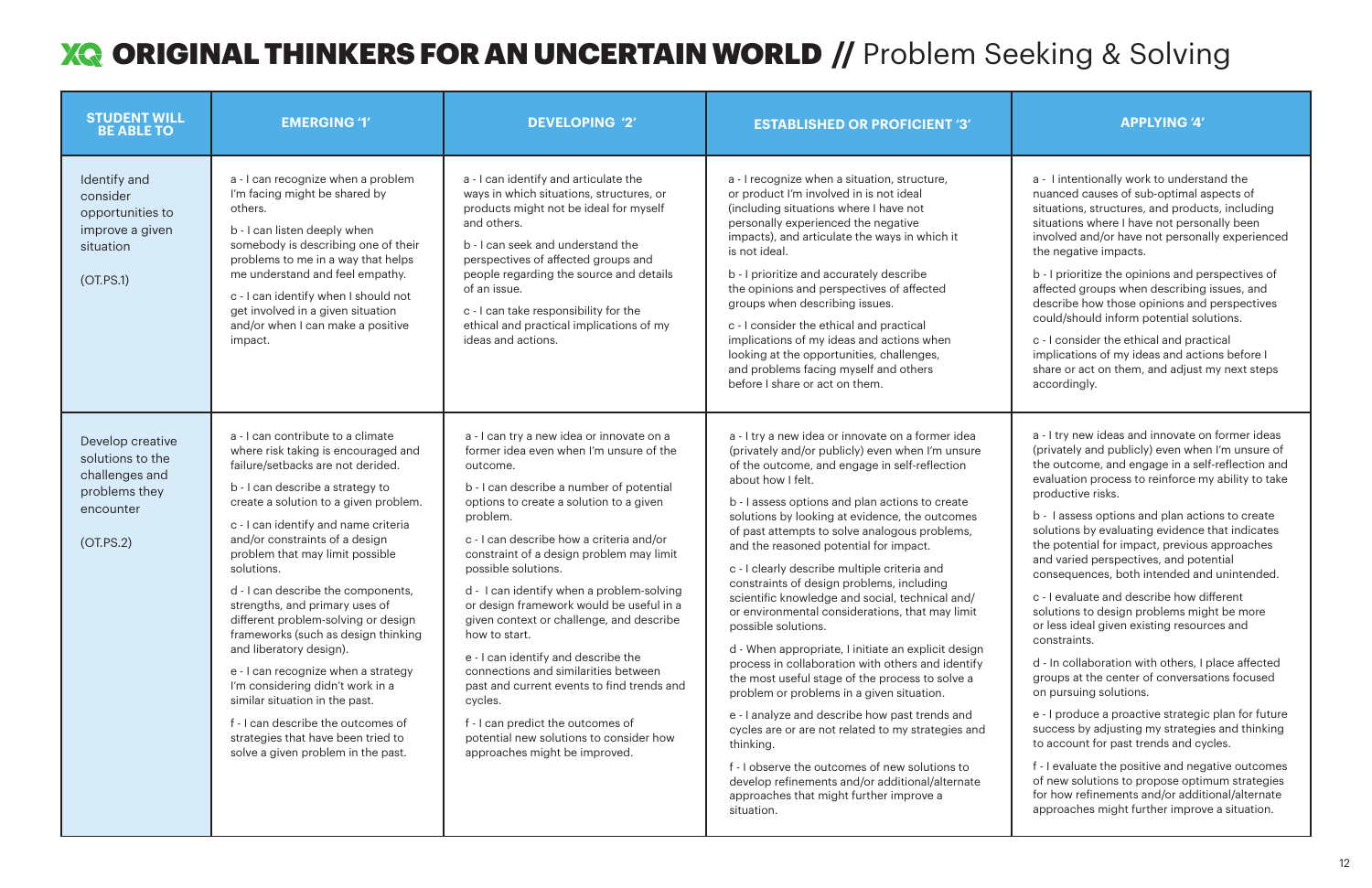b- I identify the facts, assumptions, and biases that form my perspective on a given ssue/ circumstance, analyze the relationship between them, and analyze them for any roots in racist (such as white supremacist) culture, heteronormative beliefs, or thinking driven by raditional views on gender roles.

b - I analyze how dominant narratives about race and/or other identities are impacting the power dynamics of a social situation/context, and how might respond to that in order to to reduce nequity.

## **XQ GENEROUS COLLABORATORS FOR TOUGH PROBLEMS //** Social Awareness

| <b>STUDENT WILL</b><br><b>BE ABLE TO</b>                                                  | <b>EMERGING '1'</b>                                                                                                                                                                                                                                                                                                                                                        | <b>DEVELOPING '2'</b>                                                                                                                                                                                                                                                                                                                                                                                  | <b>ESTABLISHED OR PROFICIENT '3'</b>                                                                                                                                                                                                                                                                                                                                                                                                                           | <b>APPLYING '4'</b>                                                                                                                                                                                                                                                                                                                                                                                                                                                                                                                      |
|-------------------------------------------------------------------------------------------|----------------------------------------------------------------------------------------------------------------------------------------------------------------------------------------------------------------------------------------------------------------------------------------------------------------------------------------------------------------------------|--------------------------------------------------------------------------------------------------------------------------------------------------------------------------------------------------------------------------------------------------------------------------------------------------------------------------------------------------------------------------------------------------------|----------------------------------------------------------------------------------------------------------------------------------------------------------------------------------------------------------------------------------------------------------------------------------------------------------------------------------------------------------------------------------------------------------------------------------------------------------------|------------------------------------------------------------------------------------------------------------------------------------------------------------------------------------------------------------------------------------------------------------------------------------------------------------------------------------------------------------------------------------------------------------------------------------------------------------------------------------------------------------------------------------------|
| Recognize and<br>act upon the<br>importance<br>of diverse<br>perspectives<br>(GC.SAw.1)   | a - I can collaborate with people<br>who have similar perspectives and<br>backgrounds.<br>b-I can identify the facts that I may<br>hold about a given circumstance.                                                                                                                                                                                                        | a - I can collaborate with people<br>who have diverse perspectives and<br>backgrounds, and can identify how<br>that diversity added to the outcome.<br>b - I can identify the facts,<br>assumptions, and biases that I may<br>hold about a given circumstance.                                                                                                                                         | a - I can identify the primary holder(s) of<br>power in historical social and political<br>situations/contexts.<br>b - I can identify something I have heard<br>about race and/or other identities that<br>could be impacting the power dynamics<br>of a social situation/context.<br>c - I can place at least one of my<br>identities within the power dynamics of<br>a social situation/context.                                                             | a - I plan and organize my collabo<br>other people to ensure that diver<br>and backgrounds are present, an<br>how that diversity contributes to<br>outcome and potentially disrupts<br>and behaviors, heteronormative I<br>thinking driven by traditional viev<br>roles.<br>b-I identify the facts, assumptior<br>biases that form my perspective<br>issue/ circumstance, analyze the<br>between them, and analyze them<br>in racist (such as white supremad<br>heteronormative beliefs, or thinki<br>traditional views on gender roles. |
| <b>Critically read</b><br>social situations<br>in a variety of<br>contexts.<br>(GC.SAw.2) | a - I can identify the holder(s) of<br>power in historical social and political<br>situations/contexts.<br>b - I can identify something I have<br>learned about race and/or other<br>identities that impact power dynamics<br>of a given social situation/context.<br>c - I can place at least one of my<br>identities that might be relevant to<br>the situation/context. | a - I can identify the primary holder(s)<br>of power in historical social and<br>political situations/contexts.<br>b - I can identify something I have<br>heard about race and/or other<br>identities that could be impacting the<br>power dynamics of a social situation/<br>context.<br>c - I can place at least one of my<br>identities within the power dynamics<br>of a social situation/context. | a - I identify the primary holder(s) of<br>power in social, political, and cultural<br>situations/contexts, and explain my<br>rationale.<br>b - I analyze how dominant narratives<br>about race and/or other identities are<br>impacting the power dynamics of a<br>social situation/context.<br>c - I can identify and analyze the<br>relationship between my identities and<br>the amount of power and/or influence I<br>hold in a social situation/context. | a - I identify the primary holder(s)<br>social, political, cultural, and eco<br>contexts, analyze the relationship<br>and explain my rationale.<br>b - I analyze how dominant narrat<br>and/or other identities are impac<br>dynamics of a social situation/co<br>I might respond to that in order t<br>inequity.<br>c - I place myself and my identitie<br>power dynamics of a social situat<br>in order to intentionally disrupt ir<br>outcomes & racial disparities whe                                                               |



a - I plan and organize my collaboration with other people to ensure that diverse perspectives and backgrounds are present, and I can explain how that diversity contributes to the best outcome and potentially disrupts racist policies and behaviors, heteronormative beliefs, or thinking driven by traditional views on gender roles.

a - I identify the primary holder(s) of power in social, political, cultural, and economic situations/ contexts, analyze the relationship between them, and explain my rationale.

c - I place myself and my identities within the power dynamics of a social situation/context in order to intentionally disrupt inequitable outcomes & racial disparities whenever possible.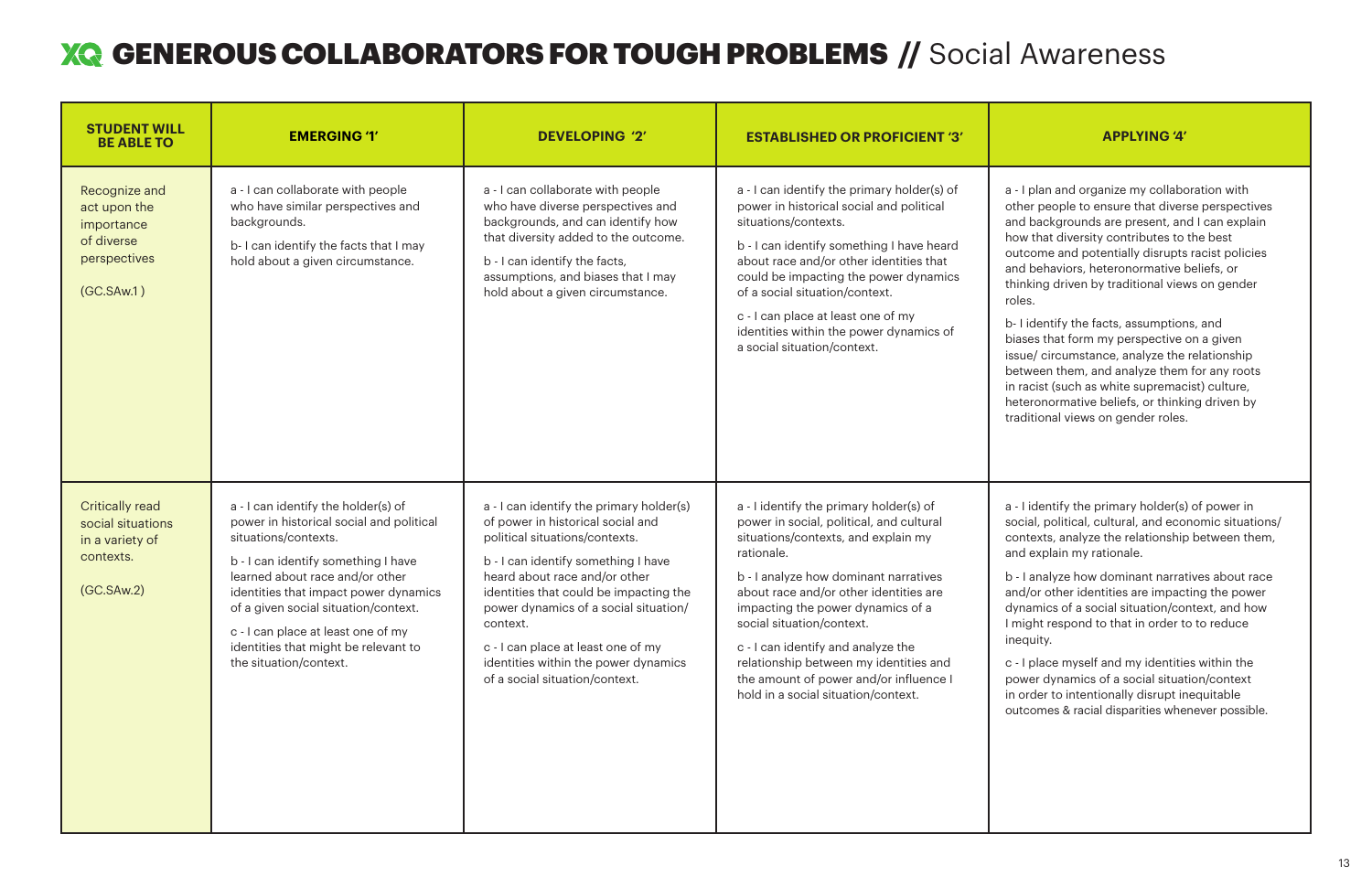| <b>STUDENT WILL</b><br><b>BE ABLE TO</b>                                                  | <b>EMERGING '1'</b>                                                                                                                                                                                           | <b>DEVELOPING '2'</b>                                                                                                                                                                                                                                                                                              | <b>ESTABLISHED OR PROFICIENT '3'</b>                                                                                                                                                                                                                                                                                                                                                                                                                                                    | <b>APPLYING '4'</b>                                                                                                                                                                                                                                                                                                                                                                                                                           |
|-------------------------------------------------------------------------------------------|---------------------------------------------------------------------------------------------------------------------------------------------------------------------------------------------------------------|--------------------------------------------------------------------------------------------------------------------------------------------------------------------------------------------------------------------------------------------------------------------------------------------------------------------|-----------------------------------------------------------------------------------------------------------------------------------------------------------------------------------------------------------------------------------------------------------------------------------------------------------------------------------------------------------------------------------------------------------------------------------------------------------------------------------------|-----------------------------------------------------------------------------------------------------------------------------------------------------------------------------------------------------------------------------------------------------------------------------------------------------------------------------------------------------------------------------------------------------------------------------------------------|
| <b>Build and</b><br>maintain healthy<br>relationships<br>(GC.IS.1)                        | a - I can identify and describe how<br>people build relationships and what<br>boundaries look like within those<br>relationships.<br>b - I can describe what<br>communication and social skills look<br>like. | a - I can identify components of<br>healthy relationships and boundaries<br>for myself and describe how they do<br>or do not apply in various personal<br>contexts.<br>b - I can reflect on and describe my<br>communication and social skills in<br>daily interactions with peers, teachers,<br>and other adults. | a - I identify and describe<br>components of healthy relationships<br>and boundaries for myself, while also<br>recognizing that someone's personal<br>needs and definition of 'healthy<br>boundaries' might be different than<br>my own, and I can adjust my choices<br>accordingly.<br>b - I evaluate my current<br>communication and social skills<br>with peers, teachers, and other<br>adults, and describe how these skills<br>help me build and maintain healthy<br>interactions. | a - I analyze the components of hea<br>and boundaries for myself. I also re<br>someone's personal needs and def<br>relationship' may be different than<br>evaluate my choices before making<br>b - I routinely reflect on and improv<br>communication and social skills wi<br>and other adults to build and main<br>interactions.                                                                                                             |
| <b>Employ strategies</b><br>for negotiation<br>in interpersonal<br>conflicts<br>(GC.IS.2) | a - When I disagree with someone,<br>I can acknowledge there is a<br>disagreement.<br>b - Within negotiation, I can identify<br>that I choose to maintain my original<br>viewpoint and why.                   | a - When I disagree with someone,<br>I can acknowledge and restate<br>the other person's viewpoint and<br>respectfully explain my own.<br>b - When presented with different<br>perspectives. I can explain why I<br>maintain my original viewpoint or<br>adjust my original viewpoint.                             | a - When I disagree with someone, I<br>acknowledge and validate the other<br>person's viewpoint and respectfully<br>explain my own.<br>b - When presented with conflict,<br>If I decide to adjust my original<br>viewpoint because of different<br>perspectives, I can explain the<br>process I went through in order to<br>"move my stake," or justify why I<br>maintain my original viewpoint using<br>evidence, or personal experience, or<br>data.                                  | a - When I disagree with someone,<br>and validate the other person's view<br>questions in order to compare it to<br>explain my viewpoint.<br>b - When presented with conflict, I<br>viewpoint because of different pers<br>how my adjusted viewpoint improv<br>process I went through in order to<br>can also justify why I maintain my o<br>using evidence, personal experiend<br>explain how these different viewpo<br>clarify my thinking. |

analyze the components of healthy relationships ooundaries for myself. I also recognize that eone's personal needs and definition of 'healthy onship' may be different than my own and I ate my choices before making them.

outinely reflect on and improve my current munication and social skills with peers, teachers, other adults to build and maintain healthy actions.

hen I disagree with someone, I acknowledge validate the other person's viewpoint and ask tions in order to compare it to my own before I in my viewpoint.

hen presented with conflict, I adjust my original point because of different perspectives, reflect on my adjusted viewpoint improved, and explain the ess I went through in order to "move my stake". I also justify why I maintain my original viewpoint evidence, personal experience, or data, and in how these different viewpoints helped to y my thinking.

## GENEROUS COLLABORATORS FOR TOUGH PROBLEMS **//** Interpersonal Skills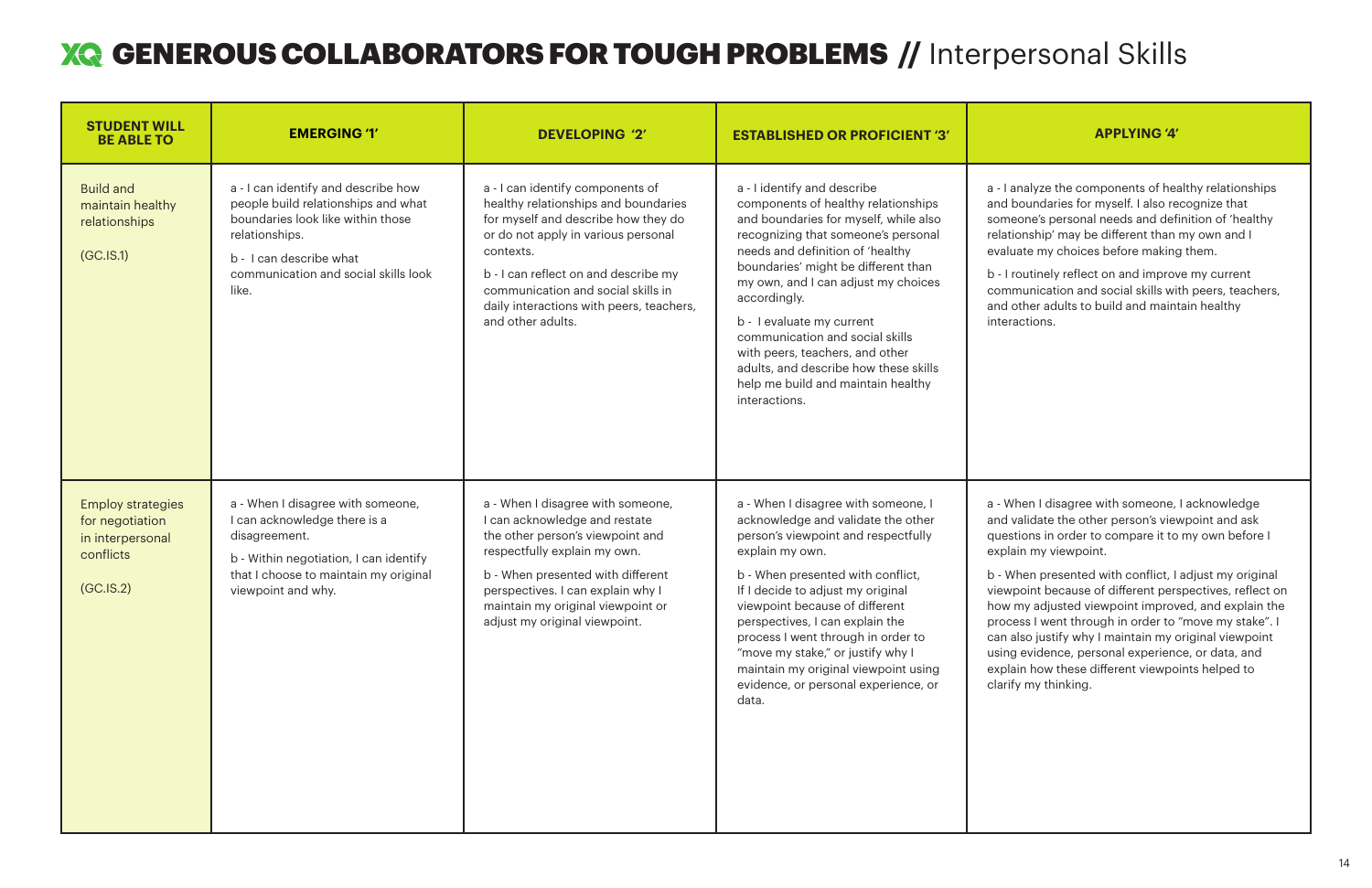| <b>STUDENT WILL</b><br><b>BE ABLE TO</b>           | <b>EMERGING '1'</b>                                                                                                                                                                                                                                                                                                                                                                            | <b>DEVELOPING '2'</b>                                                                                                                                                                                                                                                                                                                                                                                                         | <b>ESTABLISHED OR PROFICIENT '3'</b>                                                                                                                                                                                                                                                                                                                                                                                                                                                                 | <b>APPLYING '4'</b>                                                                                                                                                                                                                                                                                                                                                                                                                                                  |
|----------------------------------------------------|------------------------------------------------------------------------------------------------------------------------------------------------------------------------------------------------------------------------------------------------------------------------------------------------------------------------------------------------------------------------------------------------|-------------------------------------------------------------------------------------------------------------------------------------------------------------------------------------------------------------------------------------------------------------------------------------------------------------------------------------------------------------------------------------------------------------------------------|------------------------------------------------------------------------------------------------------------------------------------------------------------------------------------------------------------------------------------------------------------------------------------------------------------------------------------------------------------------------------------------------------------------------------------------------------------------------------------------------------|----------------------------------------------------------------------------------------------------------------------------------------------------------------------------------------------------------------------------------------------------------------------------------------------------------------------------------------------------------------------------------------------------------------------------------------------------------------------|
| Cultivate empathy<br>for others<br>(GC.IS.3)       | a - I can attempt to identify the<br>thoughts, feelings, and experiences<br>of people with diverse backgrounds,<br>perspectives, and identities with<br>whom I interact.<br>b - I can explore how others might<br>have experienced/responded to my<br>actions and words.<br>c - I can recognize connections<br>between other people when they<br>show each other respect and<br>understanding. | a - I can ask questions in order to<br>attempt to describe the thoughts,<br>feelings, and experiences of<br>people with diverse backgrounds,<br>perspectives, and identities with<br>whom I interact.<br>b - I can accurately identify how others<br>might have experienced/responded to<br>my actions and words.<br>c - I can recognize my connections<br>with other people when they involve<br>respect, and understanding. | a - I use a process of inquiry<br>(questioning, research, interviews,<br>etc.) in order to attempt to describe<br>the thoughts, feelings, and<br>experiences of people with diverse<br>backgrounds, perspectives, and<br>identities with whom I interact.<br>b - I reflect on how others might<br>experience/respond to my actions<br>and words before I share them<br>publicly.<br>c - I build connections with other<br>people by considering their<br>emotions, perspectives, and<br>experiences. | a - I apply a process of inquiry (que<br>interviews, etc) in order to capture<br>thoughts, feelings, and experience<br>diverse backgrounds, perspectives<br>whom I interact.<br>b - I interrogate my knowledge of o<br>as individuals and in groups, to exp<br>understanding of how others migh<br>respond to my actions and words b<br>publicly.<br>c - I build connections with other p<br>them that I have considered, and c<br>emotions, perspectives, and exper |
| Engage in<br>productive group<br>work<br>(GC.IS.4) | a - I value the contributions of others.<br>b - I can identify and describe my<br>role on a team and am aware of the<br>value of roles.<br>c - I am able to articulate how I think<br>my group is feeling about our work,<br>and why I think they are feeling that<br>way.                                                                                                                     | a - I express to others that I value their<br>contributions in order to encourage<br>them.<br>b - I can identify my role and describe<br>ways I can support team members in<br>reaching shared goals.<br>c - I can make space after group<br>work is complete to facilitate shared<br>reflection and discussion on how we<br>felt during our work together.                                                                   | a - I articulate to others the<br>specific ways in which I value their<br>contributions to nurture positive<br>working relationships.<br>b - I can identify discrete needs and<br>roles in group work, and can defer to<br>teammates' strengths and expertise<br>to achieve them.<br>c - I make space after group work is<br>complete to provide, receive, and<br>reflect on constructive feedback on<br>our work together.                                                                          | a - I articulate to others the specific<br>value their contributions, and can<br>constructive feedback in these stat<br>that doesn't hurt their feelings.<br>b - I seek and find effective ways to<br>teammates make valuable contribu<br>goals (including leading or delegat<br>appropriate).<br>c - I can implement and evaluate a<br>processes for providing and receiv<br>feedback, and synthesize and inco                                                      |

apply a process of inquiry (questioning, research, views, etc) in order to capture & amplify the ghts, feelings, and experiences of people with rse backgrounds, perspectives, and identities with m I interact.

nterrogate my knowledge of others, both dividuals and in groups, to expand my erstanding of how others might experience/ ond to my actions and words before I share them icly.

build connections with other people by showing that I have considered, and care about, their tions, perspectives, and experiences.

articulate to others the specific ways in which I their contributions, and can effectively embed tructive feedback in these statements in a way doesn't hurt their feelings.

seek and find effective ways to help my imates make valuable contributions to our shared s (including leading or delegating authority as opriate).

can implement and evaluate appropriate esses for providing and receiving constructive back, and synthesize and incorporate feedback.

## GENEROUS COLLABORATORS FOR TOUGH PROBLEMS **//** Interpersonal Skills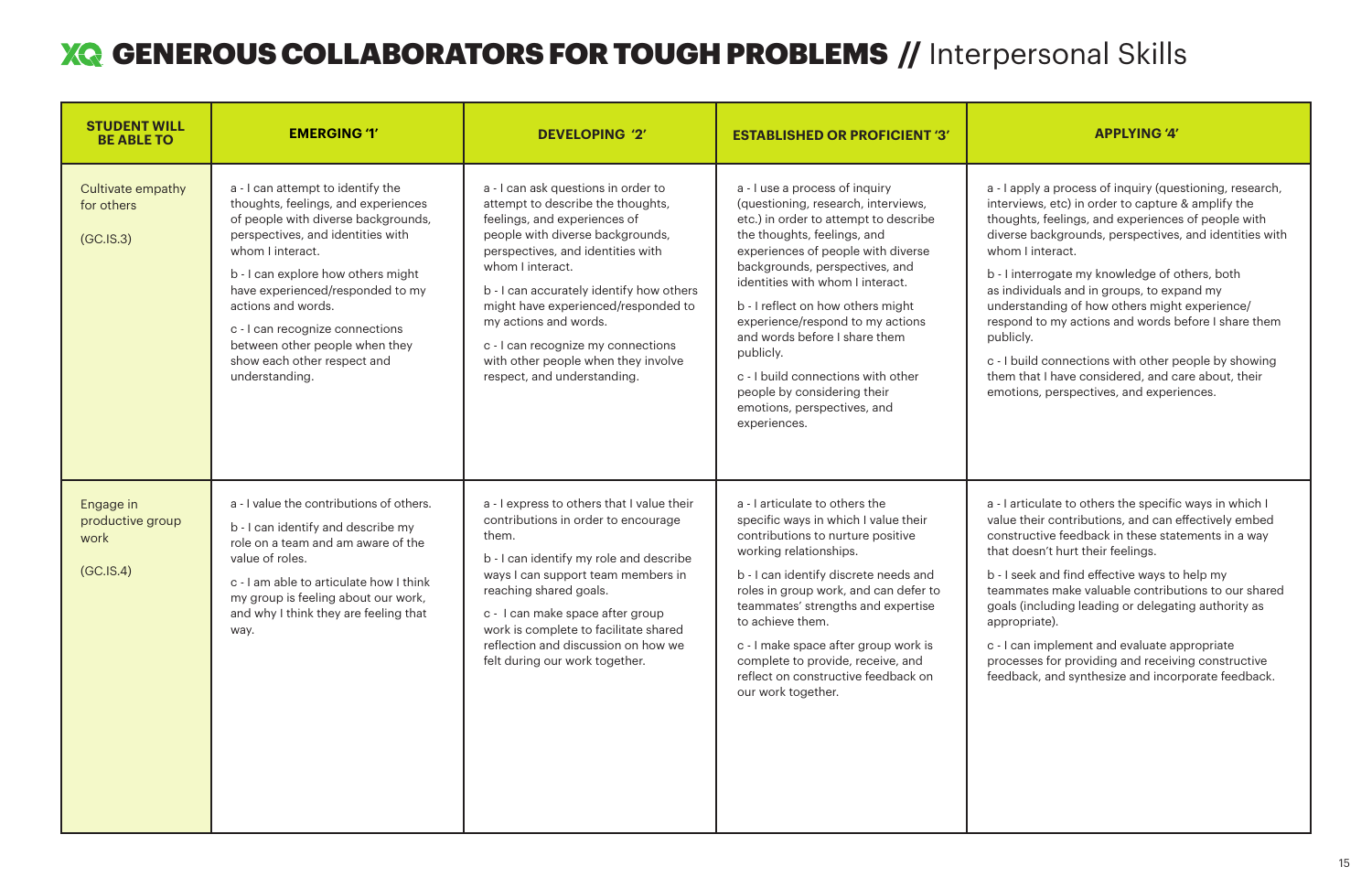## **XQ GENEROUS COLLABORATORS FOR TOUGH PROBLEMS // Social Agency**

| <b>STUDENT WILL</b><br><b>BE ABLE TO</b>                                                                              | <b>EMERGING '1'</b>                                                                                                                                                                                                                                                                                                                                                                                                           | <b>DEVELOPING '2'</b>                                                                                                                                                                                                                                                                                                                                                                                                                                               | <b>ESTABLISHED OR PROFICIENT '3'</b>                                                                                                                                                                                                                                                                                                                                                                                                                                                                                                                                                                                                       | <b>APPLYING '4'</b>                                                                                                                                                                                                                                                                                                                                                                                                                                                                                                                                                                                                     |
|-----------------------------------------------------------------------------------------------------------------------|-------------------------------------------------------------------------------------------------------------------------------------------------------------------------------------------------------------------------------------------------------------------------------------------------------------------------------------------------------------------------------------------------------------------------------|---------------------------------------------------------------------------------------------------------------------------------------------------------------------------------------------------------------------------------------------------------------------------------------------------------------------------------------------------------------------------------------------------------------------------------------------------------------------|--------------------------------------------------------------------------------------------------------------------------------------------------------------------------------------------------------------------------------------------------------------------------------------------------------------------------------------------------------------------------------------------------------------------------------------------------------------------------------------------------------------------------------------------------------------------------------------------------------------------------------------------|-------------------------------------------------------------------------------------------------------------------------------------------------------------------------------------------------------------------------------------------------------------------------------------------------------------------------------------------------------------------------------------------------------------------------------------------------------------------------------------------------------------------------------------------------------------------------------------------------------------------------|
| Engage with their<br>community to<br>advocate for their<br>own and others'<br>rights<br>(GC.SAg.1)                    | a - I can explain what advocacy/<br>action I think will be most impactful<br>for my community, and why I think<br>that.<br>b - I can describe how to be an<br>upstander for myself and others when<br>faced with exclusion, prejudice, and<br>injustice.<br>c - I can convey ideas and language<br>that connect to unjust policies,<br>practices, and/or ideas.                                                               | a - I can name a power dynamic that<br>I think is affecting my community/<br>context, and suggest action/advocacy<br>that I think would make a difference.<br>b - I can be an upstander for myself<br>and others when I see exclusion,<br>prejudice, or injustice.<br>c - I can convey ideas and language<br>in a range of formats (conversational,<br>written, public speaking, etc.) to<br>describe unjust policies, practices,<br>and ideas.                     | a - I evaluate the way in which<br>power dynamics might be impacting<br>my community/context in order to<br>determine what advocacy/action will<br>be most impactful.<br>b - I actively try to disrupt and stand<br>up to exclusion, prejudice, and<br>discrimination in my community.<br>c - I convey ideas and language in<br>a range of formats (conversational,<br>written, public speaking, etc.) that<br>clearly describe unjust policies,<br>practices, and ideas, and seek new<br>avenues to contribute to ongoing<br>discourse.                                                                                                   | a - I apply my analysis of the power<br>community/context in order to inte<br>inequitable outcomes & racial disp<br>b -I reflect on how I challenge exclu<br>and discriminatory local/societal p<br>and policies in order to grow the ef<br>efforts.<br>c - I convincingly convey ideas and<br>range of formats (conversational, v<br>speaking, etc.) that clearly describe<br>practices, and ideas, and can refin<br>based on ongoing discourse.                                                                                                                                                                       |
| Recognize and act<br>upon their capacity<br>to mobilize others<br>for the benefit of<br>their communities<br>GC.SAg.2 | a - I can reflect on the likely<br>effectiveness of proposed actions<br>and advocacy for improvement of<br>my school community.<br>b - I can identify actions that are<br>exclusionary, prejudiced, and/or<br>discriminatory, and how someone<br>might be able to remove such<br>barriers for me, themself, and/or for<br>others.<br>c - I can describe ways in which<br>community members help improve<br>their communities. | a - I can reflect on the appropriateness<br>of my own actions and advocacy,<br>and can describe how they may have<br>affected people with similar beliefs.<br>b - I effectively articulate how I can<br>use my relationships and strengths<br>to contribute to thoughtful practices<br>and collective actions to help remove<br>barriers and discrimination for myself<br>and for other people.<br>c - I can engage with others to help<br>improve our communities. | a - I reflect on the effectiveness<br>and cultural appropriateness of<br>my actions and advocacy, and<br>can describe how I might modify<br>them in the future to better create<br>momentum toward goals that benefit<br>my communities.<br>b - I use my strengths, relationships,<br>and privileges both individually and<br>in the context of collective action<br>to help remove barriers, exclusion,<br>prejudice, and discrimination for<br>myself and for other people.<br>c - I contribute to building trusting<br>relationships and group structures to<br>create momentum and action toward<br>goals that benefit my communities. | a - I reflect on the effectiveness and<br>appropriateness of my actions and<br>and realistically evaluating evidenc<br>term results of actions, and describ<br>issues, shortfalls, and/or remedies<br>and advocacy.<br>b - I intentionally use my strengths,<br>privileges to effectively remove sys<br>myself and other people by joining<br>diverse backgrounds and identities<br>out collective action against exclus<br>discrimination.<br>c - I build trusting relationships and<br>and help others do the same, to cre<br>and action toward goals that benef<br>and build toward a future that is su<br>and just. |



apply my analysis of the power dynamics of my munity/context in order to intentionally disrupt uitable outcomes & racial disparities.

eflect on how I challenge exclusionary, prejudicial discriminatory local/societal practices, beliefs, policies in order to grow the effectiveness of my ts.

convincingly convey ideas and language in a re of formats (conversational, written, public king, etc.) that clearly describe unjust policies, tices, and ideas, and can refine my messaging d on ongoing discourse.

reflect on the effectiveness and cultural opriateness of my actions and advocacy, honestly realistically evaluating evidence of short and longresults of actions, and describe implications, es, shortfalls, and/or remedies for future actions advocacy.

intentionally use my strengths, relationships, and leges to effectively remove systemic barriers for elf and other people by joining with people of rse backgrounds and identities to plan and carry collective action against exclusion, prejudice and imination.

- build trusting relationships and group structures, help others do the same, to create momentum action toward goals that benefit my communities build toward a future that is sustainable, equitable
- just.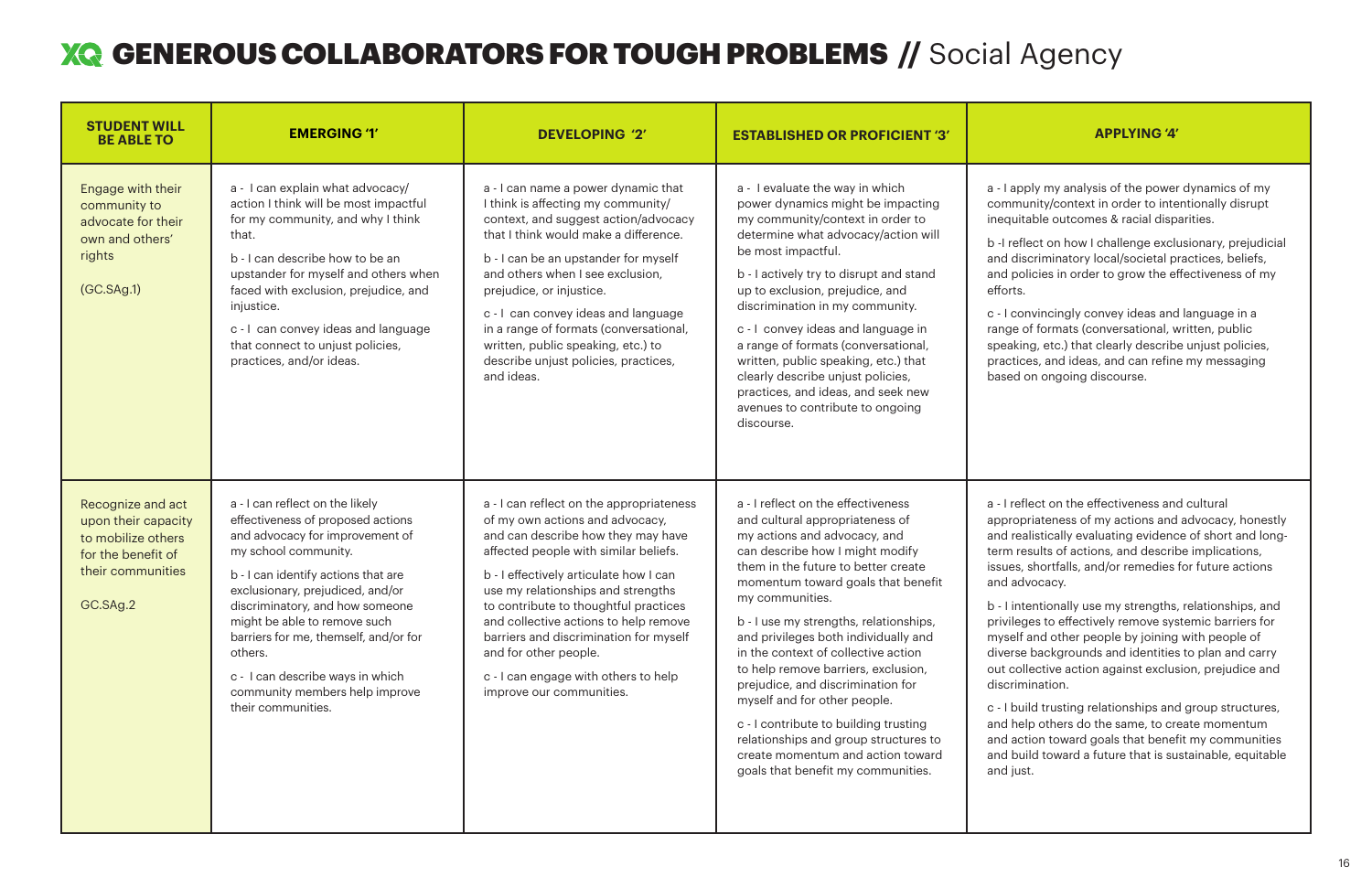## **XQ LEARNERS FOR LIFE //** Self-Awareness

| <b>STUDENT WILL</b><br><b>BE ABLE TO</b>                                                                                                        | <b>EMERGING '1'</b>                                                                                                                                                                                                                                                                                                                                                                   | <b>DEVELOPING '2'</b>                                                                                                                                                                                                                                                                                                                                                                                                                                                                                                             | <b>ESTABLISHED OR PROFICIENT '3'</b>                                                                                                                                                                                                                                                                                                                                                                                                                                         | <b>APPLYING '4'</b>                                                                                                                                                                                                                                                                                                                                                                                                                                                                                     |
|-------------------------------------------------------------------------------------------------------------------------------------------------|---------------------------------------------------------------------------------------------------------------------------------------------------------------------------------------------------------------------------------------------------------------------------------------------------------------------------------------------------------------------------------------|-----------------------------------------------------------------------------------------------------------------------------------------------------------------------------------------------------------------------------------------------------------------------------------------------------------------------------------------------------------------------------------------------------------------------------------------------------------------------------------------------------------------------------------|------------------------------------------------------------------------------------------------------------------------------------------------------------------------------------------------------------------------------------------------------------------------------------------------------------------------------------------------------------------------------------------------------------------------------------------------------------------------------|---------------------------------------------------------------------------------------------------------------------------------------------------------------------------------------------------------------------------------------------------------------------------------------------------------------------------------------------------------------------------------------------------------------------------------------------------------------------------------------------------------|
| Understand<br>measures of (and<br>feel connected to)<br>their own physical,<br>intellectual, social,<br>and emotional<br>wellness<br>(LL.SAw.1) | a - I can recognize and describe my<br>own emotions, thoughts, values, and<br>strengths.<br>b - I can identify when personal needs<br>are and/or are not being met.<br>c - I can name that I experience<br>emotional and physiological responses<br>when my needs are and/or are not<br>being met.<br>d - I can talk about myself and describe<br>my various group identities.        | a - I recognize and describe my<br>own emotions, thoughts, values,<br>and strengths and explain how they<br>influence my behavior.<br>b - I can identify when personal needs<br>are and/or are not being met, and<br>describe the accompanying conditions if<br>possible.<br>c - I can identify the general emotional<br>and physiological responses when my<br>needs are and/or are not being met.<br>d - I can describe myself including an<br>awareness of and comfort with my<br>membership in multiple groups in<br>society. | a - I describe my own emotions,<br>thoughts, values, and strengths, and<br>can explain their origins.<br>b - I identify when my personal needs<br>are and are not being met, and identify<br>and describe patterns of conditions.<br>c - I describe the corresponding<br>emotional and physiological responses<br>when my needs are and/or are not<br>being met.<br>d - I describe how my different social<br>identities create important and unique<br>aspects of who I am. | a - I describe my own emotions, tho<br>strengths, and examine potential cir<br>they may change.<br>b - I identify when and how my pers<br>are not being met based on patterns<br>my responses to them.<br>c - I describe the corresponding em<br>physiological responses, and apply<br>attention to my body to decrease st<br>agency.<br>d - I describe how my social identitie<br>aspects of who I am, how these ider<br>physical, intellectual, social and em<br>how I can productively react to thes |
| Productively<br>recognize personal<br>experience of conflict<br>(LL.SAw.2)                                                                      | a - I can acknowledge a moment during<br>which I felt in conflict with another's<br>ideas, claims, or actions when it is<br>pointed out to me by someone else.<br>b - I can identify possible or common<br>physical, mental, and emotional<br>manifestations of conflict.<br>c - I can identify the driving forces<br>within others that are contributing to a<br>moment of conflict. | a - I can reflect on a moment during<br>which I felt in conflict with another's<br>ideas, claims, or actions.<br>b - I can recognize the physical, mental,<br>and emotional manifestations of my<br>experience in a moment of conflict.<br>c - I can identify the driving forces within<br>myself that are contributing to a moment<br>of conflict.                                                                                                                                                                               | a - I identify moments during which<br>I feel in conflict with another's ideas,<br>claims, or actions.<br>b - I describe the physical, mental,<br>and emotional manifestations of my<br>experience in a moment of conflict.<br>c - I identify and analyze the driving<br>forces within myself, others, and a<br>larger system that are contributing to a<br>moment of conflict.                                                                                              | a - I identify and analyze a moment d<br>in conflict with another's ideas, claim<br>attention to it in a way that does not<br>b - I describe the physical, mental, are<br>manifestations of my experience in a<br>identify a strategy to reduce the neg<br>to apply that strategy in the moment<br>c - I analyze and reflect on the driving<br>others, and a larger system that are o<br>moment of conflict so that I am spot<br>root of the conflict.                                                  |
| Identify strengths,<br>interests, and growth<br>areas in their learning<br>(LL.SAw.3)                                                           | a - I can describe my academic<br>strengths and challenge areas.<br>b - I can identify and describe skills and<br>mindsets that are helpful for success in<br>my post secondary life.                                                                                                                                                                                                 | a - I can describe my academic strengths<br>and challenge areas, and how they<br>shifted through personal struggle.<br>b - I can convincingly describe the<br>skills and mindsets that make a person<br>responsible, accountable and prepared<br>for what I want my post secondary life to<br>look like.                                                                                                                                                                                                                          | a - I describe my academic<br>strengths and challenge areas, how<br>they contributed to my previous<br>performance in specific tasks, and can<br>apply that to a new task or challenge.<br>b - I can explain how I have<br>demonstrated skills and mindsets<br>that make me personally responsible,<br>accountable, and prepared for my post<br>secondary goals and interests.                                                                                               | a - I use my knowledge of my acade<br>challenge areas and previous succe<br>create meaningful plans to help me<br>tasks and face new challenges.<br>b - I can explain how I have demon<br>and mindsets that make me persona<br>accountable, and prepared for my p<br>and interests, and can articulate hov<br>developing these skills and mindset                                                                                                                                                       |

describe my own emotions, thoughts, values, and ngths, and examine potential circumstances in which may change.

identify when and how my personal needs are and not being met based on patterns of conditions and esponses to them.

describe the corresponding emotional and iological responses, and apply strategies to pay ntion to my body to decrease stress and increase hcy.

describe how my social identities create unique ects of who I am, how these identities can impact my ical, intellectual, social and emotional health, and I can productively react to these impacts.

identify and analyze a moment during which I feel I am in conflict with another's ideas, claims, or actions, and call ntion to it in a way that does not escalate the conflict.

describe the physical, mental, and emotional ifestations of my experience in a moment of conflict, tify a strategy to reduce the negative effects, and try oply that strategy in the moment.

analyze and reflect on the driving forces within myself, rs, and a larger system that are contributing to a nent of conflict so that I am spotlighting what is at the of the conflict.

use my knowledge of my academic strengths and lenge areas and previous successes/setbacks, to te meaningful plans to help me accomplish new and face new challenges.

can explain how I have demonstrated skills mindsets that make me personally responsible, buntable, and prepared for my post secondary goals interests, and can articulate how I plan to continue eloping these skills and mindsets.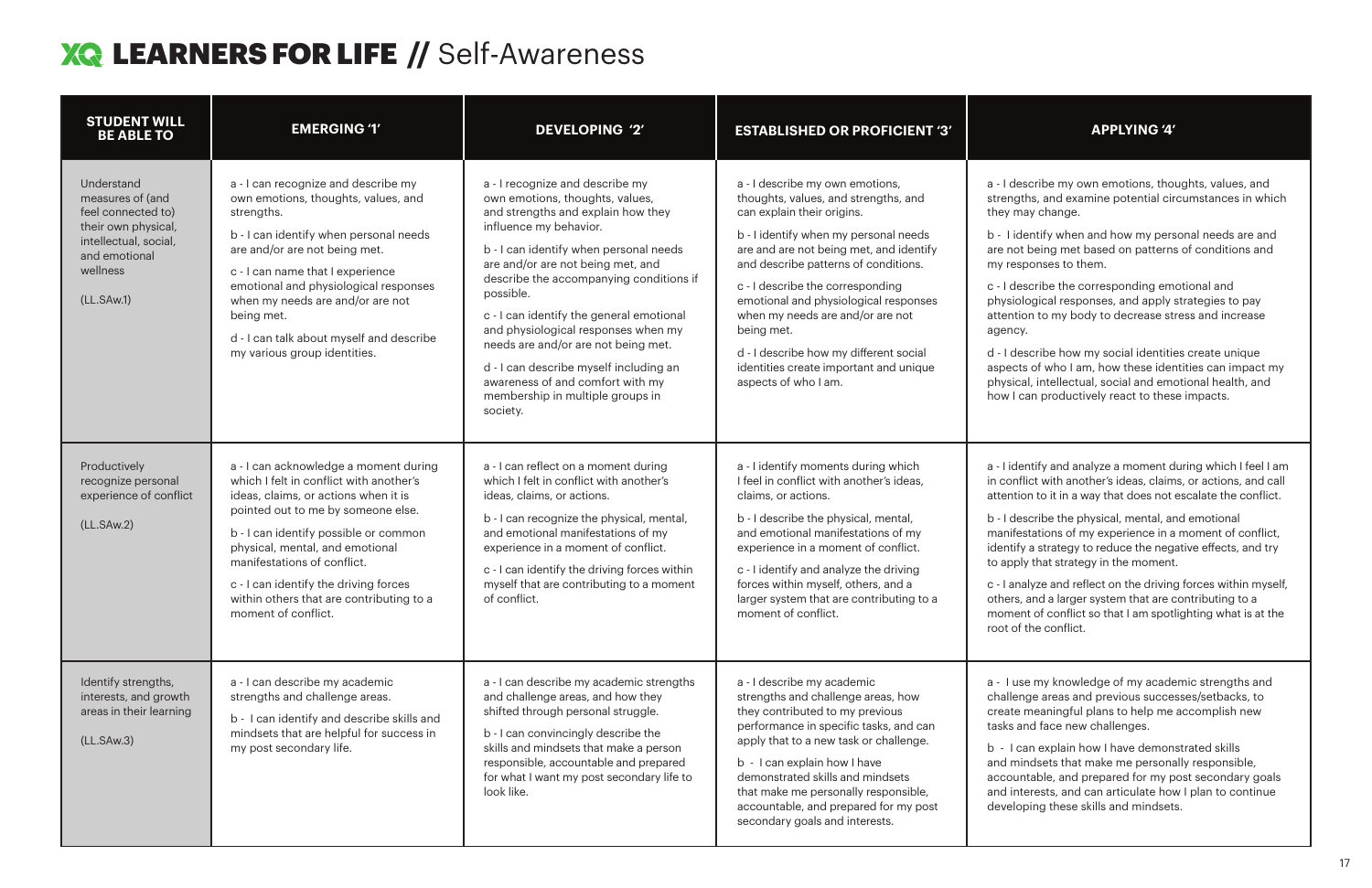## **XQ LEARNERS FOR LIFE // Self Management**

| <b>STUDENT WILL</b><br><b>BE ABLE TO</b>                                                                    | <b>EMERGING '1'</b>                                                                                                                                                                                                                                                                                                       | <b>DEVELOPING '2'</b>                                                                                                                                                                                                                                                                                                                                                                                                                    | <b>ESTABLISHED OR PROFICIENT '3'</b>                                                                                                                                                                                                                                                                                                                                                                                                                                                                                                                         | <b>APPLYING '4'</b>                                                                                                                                                                                                                                                                                                                                                                                                                                                                                                      |
|-------------------------------------------------------------------------------------------------------------|---------------------------------------------------------------------------------------------------------------------------------------------------------------------------------------------------------------------------------------------------------------------------------------------------------------------------|------------------------------------------------------------------------------------------------------------------------------------------------------------------------------------------------------------------------------------------------------------------------------------------------------------------------------------------------------------------------------------------------------------------------------------------|--------------------------------------------------------------------------------------------------------------------------------------------------------------------------------------------------------------------------------------------------------------------------------------------------------------------------------------------------------------------------------------------------------------------------------------------------------------------------------------------------------------------------------------------------------------|--------------------------------------------------------------------------------------------------------------------------------------------------------------------------------------------------------------------------------------------------------------------------------------------------------------------------------------------------------------------------------------------------------------------------------------------------------------------------------------------------------------------------|
| Seek and act on<br>feedback<br>(LL.SM.1)                                                                    | a - I can listen to feedback related to<br>my performance.<br>b - I can identify specific points of<br>feedback I choose to accept and not<br>to accept.<br>c - I can identify how my<br>performance/product could have<br>been different if I chose to<br>incorporate feedback.                                          | a - I can listen to, consider, and act on<br>feedback related to my performance.<br>b - I can explain why I chose to accept<br>or not accept specific points of<br>feedback.<br>c - I can identify how my performance/<br>product is different because of how I<br>incorporated feedback.                                                                                                                                                | a - I ask for feedback in order to<br>improve my performance.<br>b - I analyze why people give me<br>the specific points of feedback they<br>do, and incorporate that into my<br>decision of whether or not to choose<br>to accept those points.<br>c - I evaluate how my performance/<br>product is improved because of how<br>I incorporated feedback.                                                                                                                                                                                                     | a - I ask for feedback from people<br>normal circle in order to improve r<br>b - I explain and defend why I chos<br>not accept specific points of feedl<br>feedback for any larger patterns th<br>the future.<br>c - I propose how I might improve<br>product in the future because of h<br>synthesizing, internalizing, and act                                                                                                                                                                                         |
| Demonstrate the<br>ability to understand<br>their current status<br>relative to their<br>goals<br>(LL.SM.2) | a - I am aware when I do not have the<br>resources I need to complete a goal,<br>task, or project.<br>b - I can capture my ideas toward a<br>plan for action.<br>c - I can identify adapted approaches<br>to complete a task or achieve a goal.<br>d - I understand the steps to start a<br>plan for postsecondary goals. | a - I can identify the resources that are<br>needed to complete a goal, task, or<br>project.<br>b - I can translate my ideas and<br>findings into individual or collaborative<br>action plans.<br>c - I can explain adaptations to my<br>approach to complete a task or<br>achieve a goal.<br>d - I can navigate the steps<br>toward implementing a plan for<br>postsecondary goals by considering<br>personal strengths and challenges. | a - I identify gaps in my available<br>resources compared to the<br>resources I will need for a goal, task,<br>or project, and develop strategies to<br>fill those gaps.<br>b - I translate my ideas, concerns,<br>and findings into action plans that<br>successfully meet identified goals.<br>c - I create and evaluate adaptations<br>to my approach to successfully<br>complete a task, solve a problem,<br>and achieve a goal.<br>d - I implement a plan for<br>postsecondary goals by building on<br>personal strengths and addressing<br>challenges. | a - I identify gaps in my available re<br>to the resources I will need for a g<br>and develop strategies and self-ad<br>gaps.<br>b - I translate my ideas, concerns,<br>action plans and effectively comm<br>plans will achieve my goal.<br>c - I create and evaluate adaptatio<br>to successfully complete a task, so<br>achieve a goal, as well as make pla<br>potential obstacles and challenges<br>d - I skillfully build on personal str<br>challenges to create a post secone<br>accounts for potential obstacles. |
| Effectively regulate<br>their own emotions<br>and thoughts<br>(LL.SM.3)                                     | a. I can identify what a productive<br>mindful strategy is (breathing,<br>exercise, music, etc.), and describe<br>how it might help me when meeting a<br>goal or experiencing challenges.<br>b - I can use self-reflection to<br>determine if my emotions and feelings<br>are proportional to a situation.                | a. I can make a connection between<br>the emotions I am experiencing in a<br>moment of conflict and at least one<br>productive mindful strategy that might<br>help me process and move forward.<br>b - I can use self-reflection to identify<br>trends in how different situations did<br>and did not make me feel.                                                                                                                      | a - I apply productive self-monitoring<br>strategies (breathing, exercise,<br>music, etc.) to process emotions and<br>reframe thoughts and behaviors as<br>necessary when meeting a goal or<br>experiencing challenges.<br>b - I anticipate when a situation is<br>going to make me feel a certain way<br>based on my past experiences.                                                                                                                                                                                                                      | a - I apply productive self-monitori<br>(breathing, exercise, music, etc.) t<br>and reframe thoughts and behavio<br>when meeting a goal or experienc<br>I demonstrate the ability to reflect<br>effectiveness of such strategies.<br>b - I prepare myself to manage my<br>anticipated situations.                                                                                                                                                                                                                        |

ask for feedback from people outside of my mal circle in order to improve my performance.

explain and defend why I chose to accept or accept specific points of feedback, and analyze lback for any larger patterns that I might apply in future.

propose how I might improve a performance/ duct in the future because of how I am thesizing, internalizing, and acting on feedback.

identify gaps in my available resources compared ne resources I will need for a goal, task or project, develop strategies and self-advocate to fill those ps.

translate my ideas, concerns, and findings into on plans and effectively communicate how those is will achieve my goal.

create and evaluate adaptations to my approach uccessfully complete a task, solve a problem, and ieve a goal, as well as make plans for predicted ential obstacles and challenges.

I skillfully build on personal strengths and personal llenges to create a post secondary plan that ounts for potential obstacles.

apply productive self-monitoring strategies athing, exercise, music, etc.) to process emotions reframe thoughts and behaviors as necessary en meeting a goal or experiencing challenges and monstrate the ability to reflect and analyze the ctiveness of such strategies.

prepare myself to manage my reaction to cipated situations.